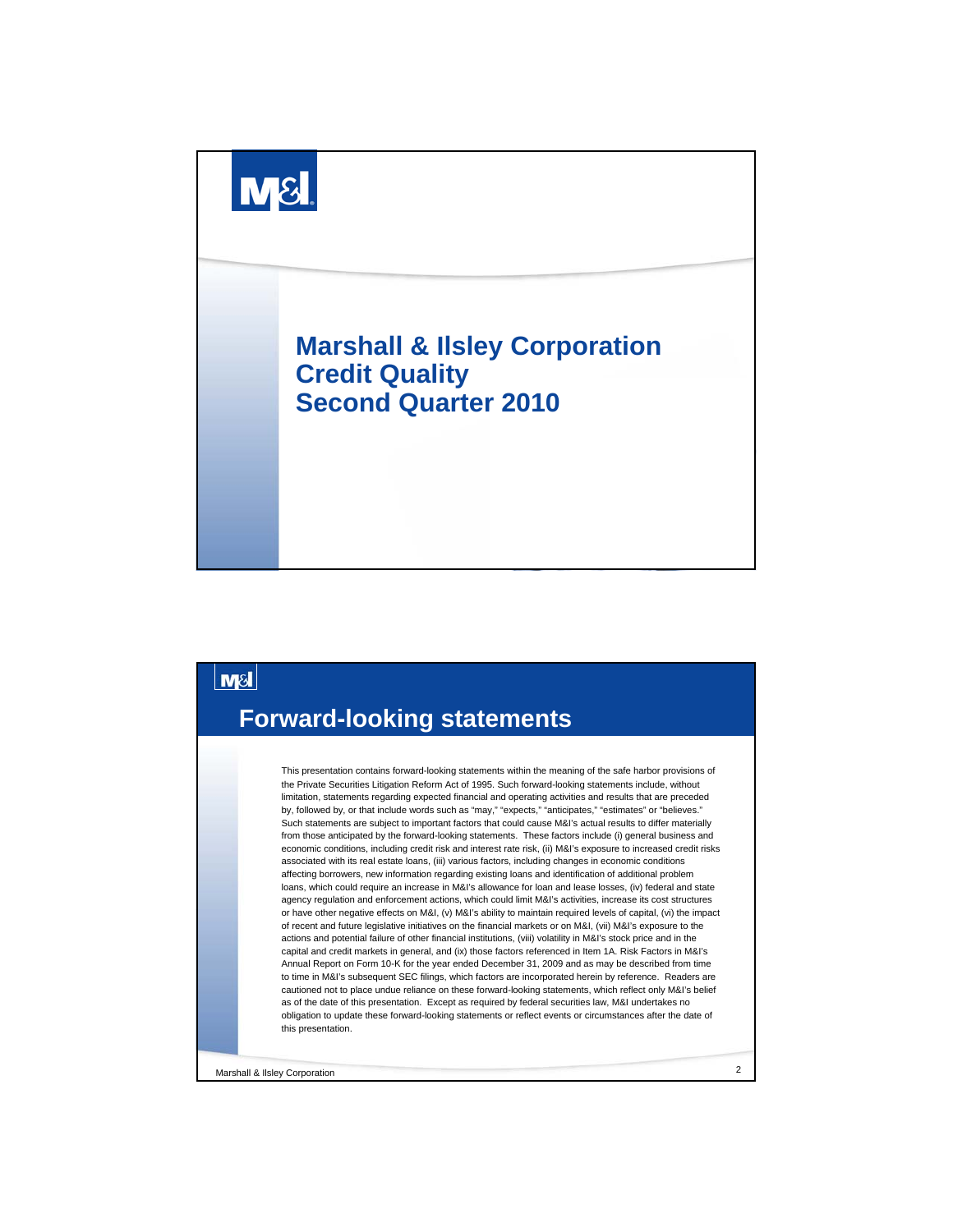

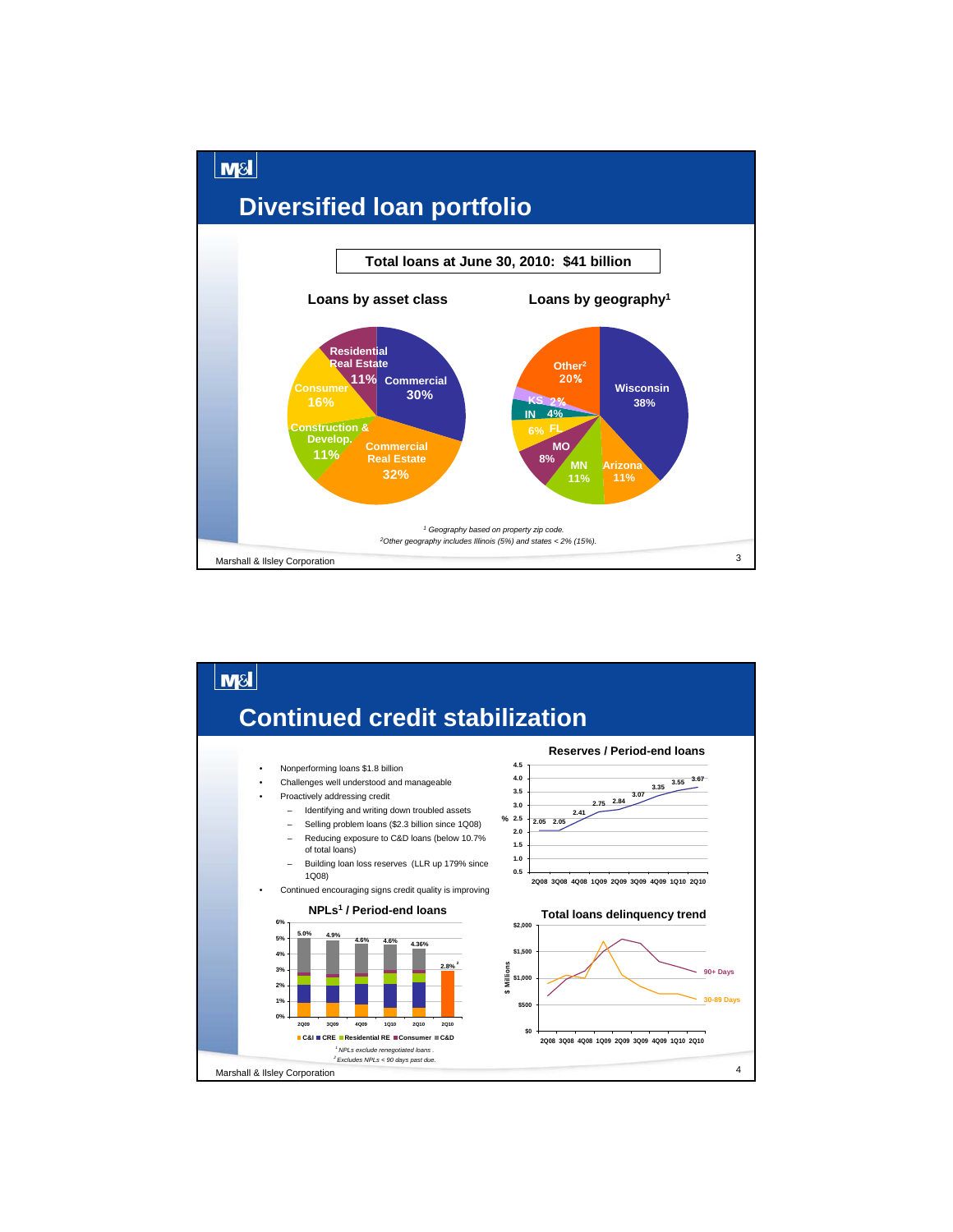# **Stabilizing inflows of nonperforming loans**

 $\lfloor \mathsf{m}\mathsf{s}\rfloor$ 

| (Smil)                                                                                                                                                   |       | 2008    |         |         |         | 2009      |         |                  |         | 2010    |   |
|----------------------------------------------------------------------------------------------------------------------------------------------------------|-------|---------|---------|---------|---------|-----------|---------|------------------|---------|---------|---|
|                                                                                                                                                          | 1Q    | 2Q      | 3Q      | 4Q      | 1Q      | <b>2Q</b> | 3Q      | 4Q               | 1Q      | 2Q      |   |
| Beginning                                                                                                                                                | \$687 | \$774   | \$1,007 | \$1,261 | \$1,527 | \$2,075   | \$2,416 | \$2,250          | \$2,045 | \$1,954 |   |
| Increases                                                                                                                                                | 455   | 749     | 636     | 1,101   | 1,120   | 1,302     | 843     | 943 <sup>1</sup> | 674     | 612     |   |
| Decreases:                                                                                                                                               |       |         |         |         |         |           |         |                  |         |         |   |
| Charge-offs                                                                                                                                              | 104   | 229     | 109     | 438     | 202     | 474       | 383     | 486              | 372     | 343     |   |
| ORE / Sold                                                                                                                                               | 158   | 132     | 168     | 182     | 188     | 208       | 325     | 344              | 195     | 212     |   |
| Accrual / TDR                                                                                                                                            | 22    | 71      | 37      | 105     | 72      | 91        | 124     | 120              | 58      | 63      |   |
| Paydowns / Other                                                                                                                                         | 84    | 84      | 68      | 110     | 110     | 188       | 177     | 198              | 140     | 147     |   |
| <b>Total Decreases</b>                                                                                                                                   | 368   | 516     | 382     | 835     | 572     | 961       | 1,009   | 1,148            | 765     | 765     |   |
| Ending                                                                                                                                                   | \$774 | \$1,007 | \$1,261 | \$1,527 | \$2,075 | \$2,416   | \$2,250 | \$2,045          | \$1,954 | \$1,801 |   |
| <sup>1</sup> Includes \$170 million transfer of related renegotiated commercial real estate loans discussed in 4Q09 earnings release<br>conference call. |       |         |         |         |         |           |         |                  |         |         |   |
|                                                                                                                                                          |       |         |         |         |         |           |         |                  |         |         |   |
| Marshall & Ilsley Corporation                                                                                                                            |       |         |         |         |         |           |         |                  |         |         | 5 |

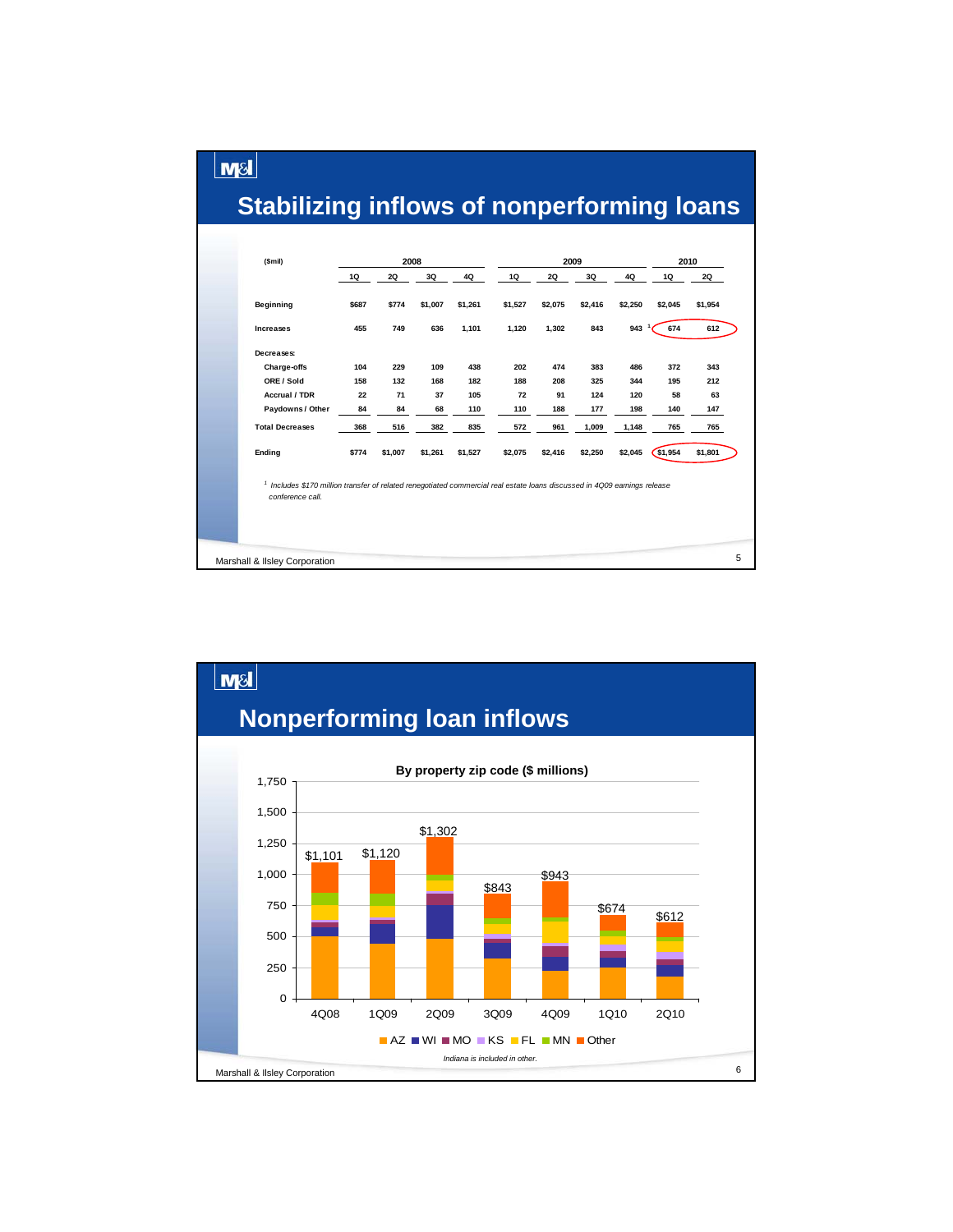

| <b>Strong reserve coverage</b>                                                                                                                                                                                                                                                                                                                                                                                                                               |                                                                                                                                                                                                                                                                                                                                                                                                                                              |
|--------------------------------------------------------------------------------------------------------------------------------------------------------------------------------------------------------------------------------------------------------------------------------------------------------------------------------------------------------------------------------------------------------------------------------------------------------------|----------------------------------------------------------------------------------------------------------------------------------------------------------------------------------------------------------------------------------------------------------------------------------------------------------------------------------------------------------------------------------------------------------------------------------------------|
| Total nonperforming loans <sup>1</sup><br>Unpaid principal balance<br>- Lifetime charge-offs<br>Ledger balance<br>Total reserve for loan & lease losses<br>Loan loss reserve coverage ratio                                                                                                                                                                                                                                                                  | As of June 30, 2010<br>(\$ millions)<br>\$2,539<br>738<br>\$1.801<br>\$1.517<br>$88%^{2}$                                                                                                                                                                                                                                                                                                                                                    |
| Nonperforming loans subject to specific<br>impairment analysis (FAS 114)<br>Total nonperforming loans<br>Unpaid principal balance<br>\$1,779<br>- Lifetime charge-offs<br>544<br>Ledger balance \$1,235<br>Reserves based on specific<br>impairment analysis \$234<br>Lifetime charge-offs result in 31% haircut<br>Note: Nonperforming loans > \$1 million are analyzed<br>for impairment on a quarterly basis and written down<br>to net realizable value. | Nonperforming loans NOT subject to specific<br>impairment analysis<br>Total nonperforming loans<br>Unpaid principal balance<br>\$760<br>- Lifetime charge-offs<br>194<br>Ledger balance \$566<br>Reserves net of specific allocation \$1,150 <sup>3</sup><br>Loan loss reserve coverage<br>ratio of loans not subject to<br>specific impairment analysis<br>203°<br><sup>1</sup> Includes \$79 million of nonperforming loans held for sale. |
| Marshall & Ilsley Corporation                                                                                                                                                                                                                                                                                                                                                                                                                                | <sup>2</sup> Loan loss coverage ratio excludes nonperforming loans held for sale.<br><sup>3</sup> Excludes \$133 million of loan loss reserve assigned to renegotiated loans.<br>8                                                                                                                                                                                                                                                           |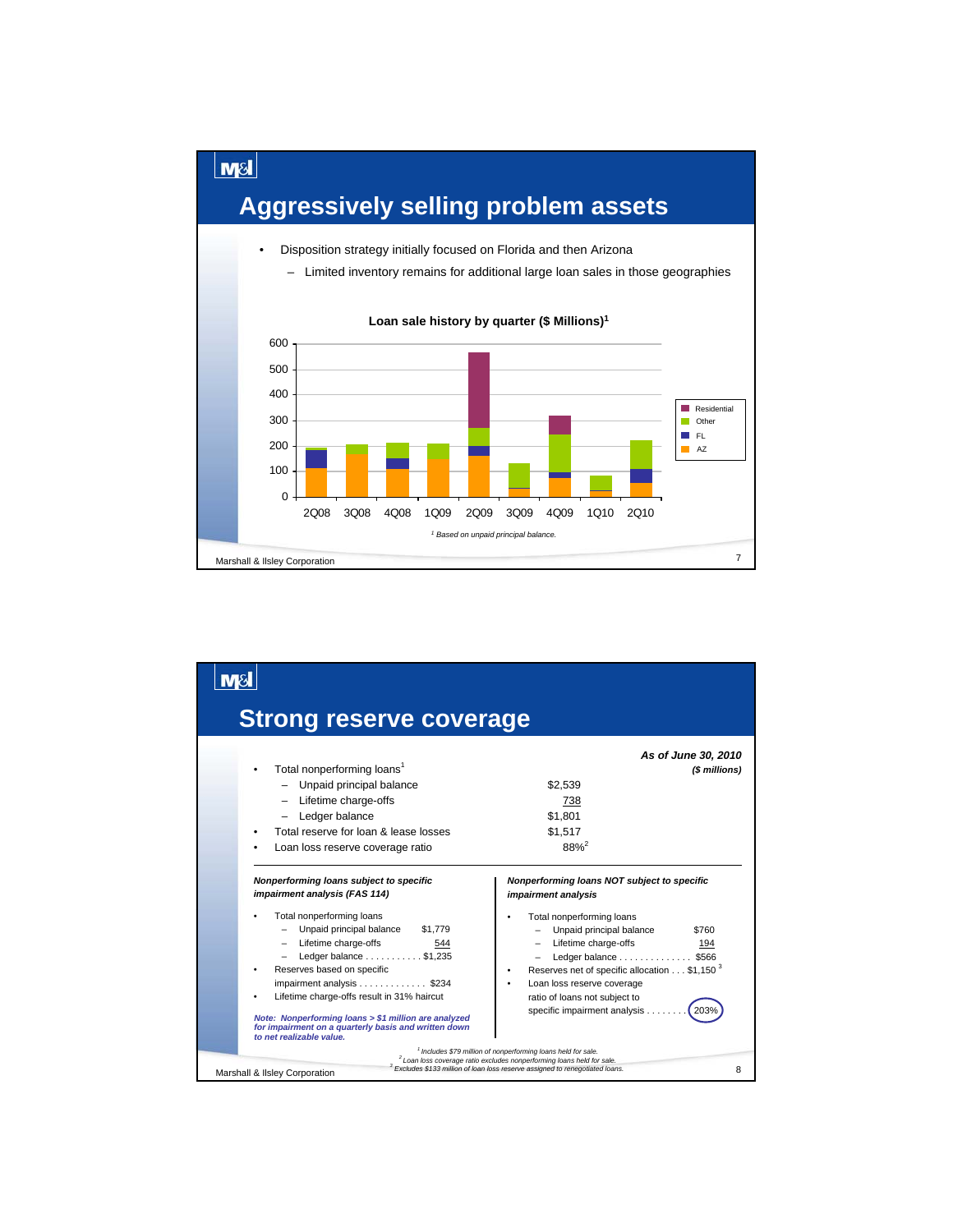

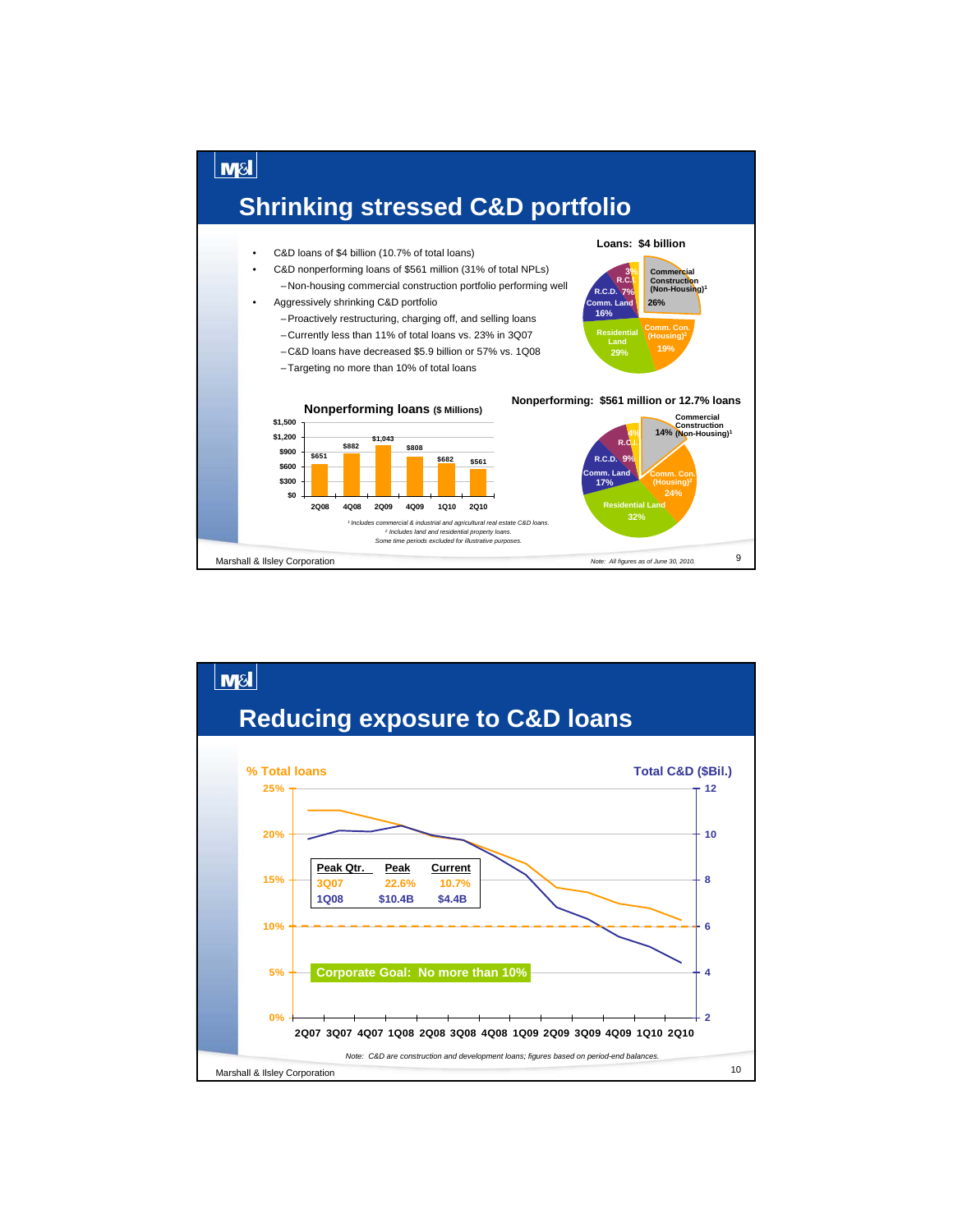

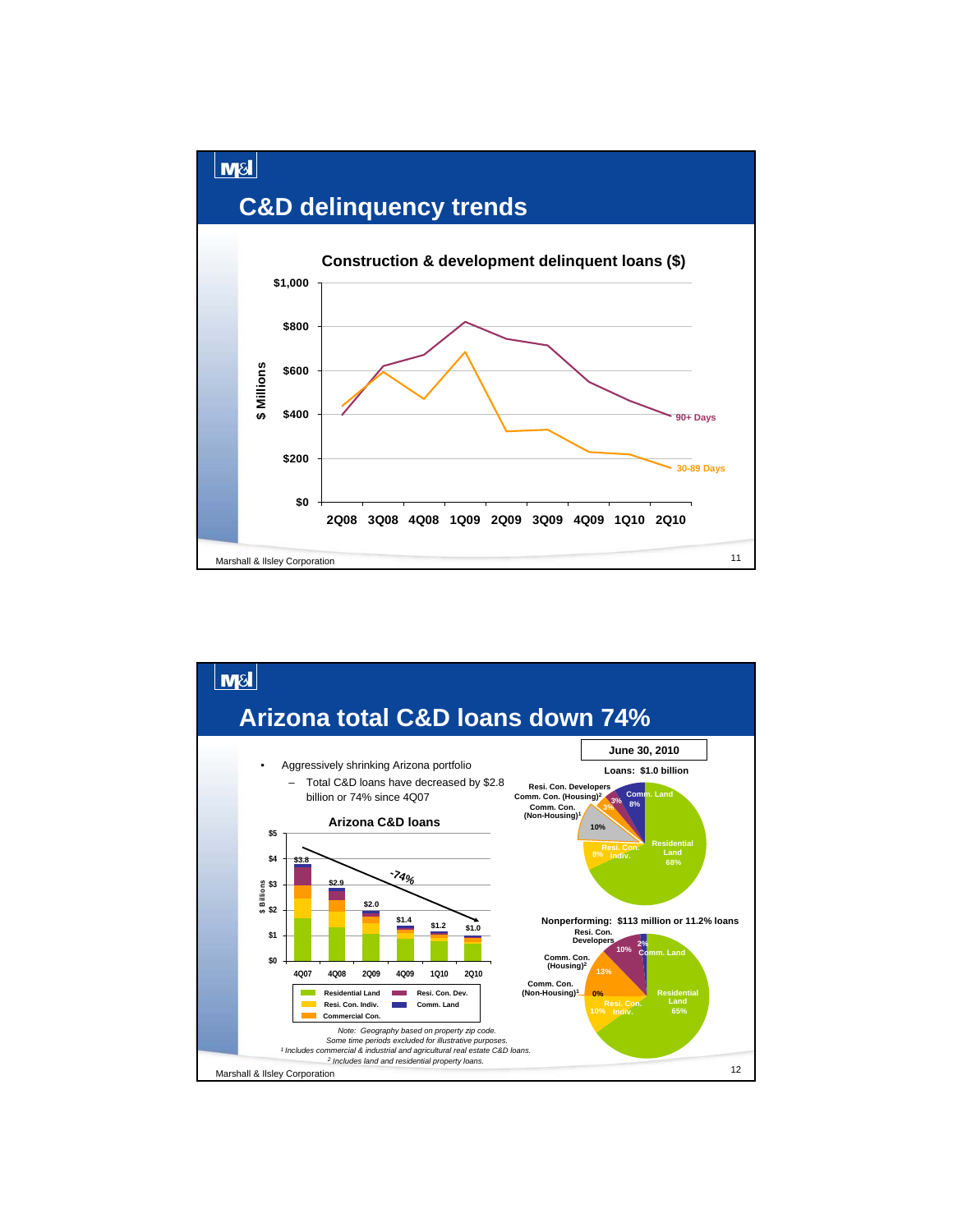

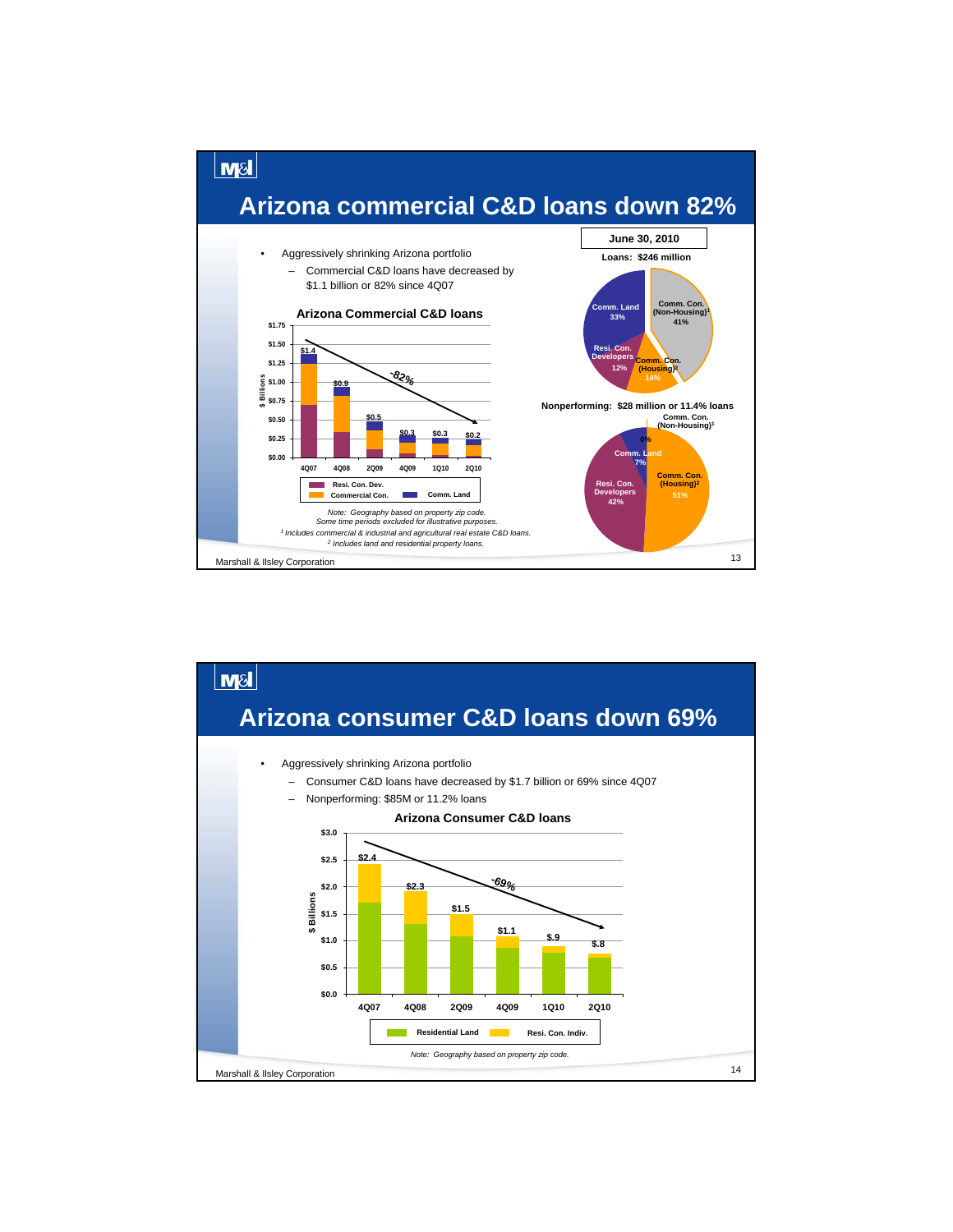

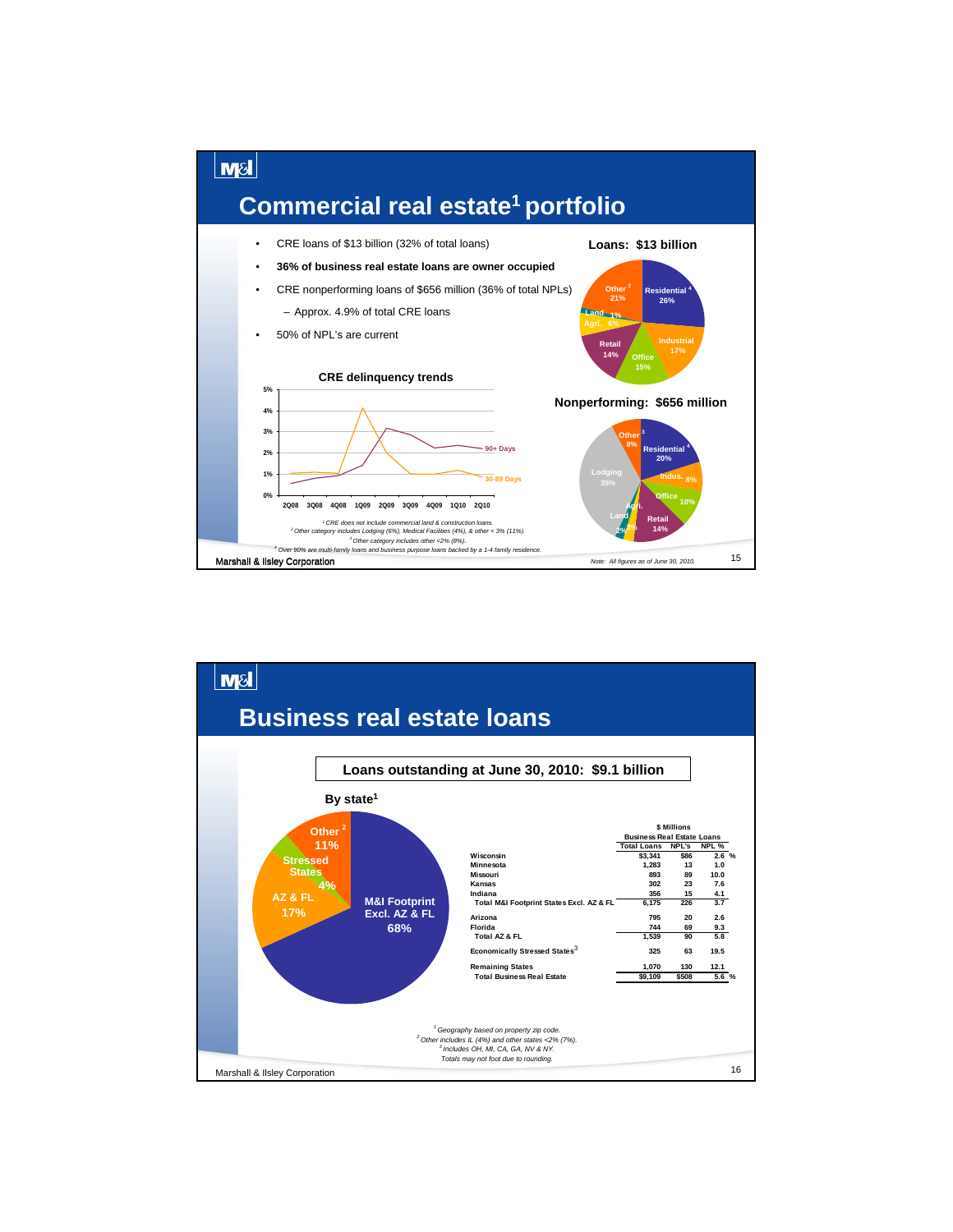

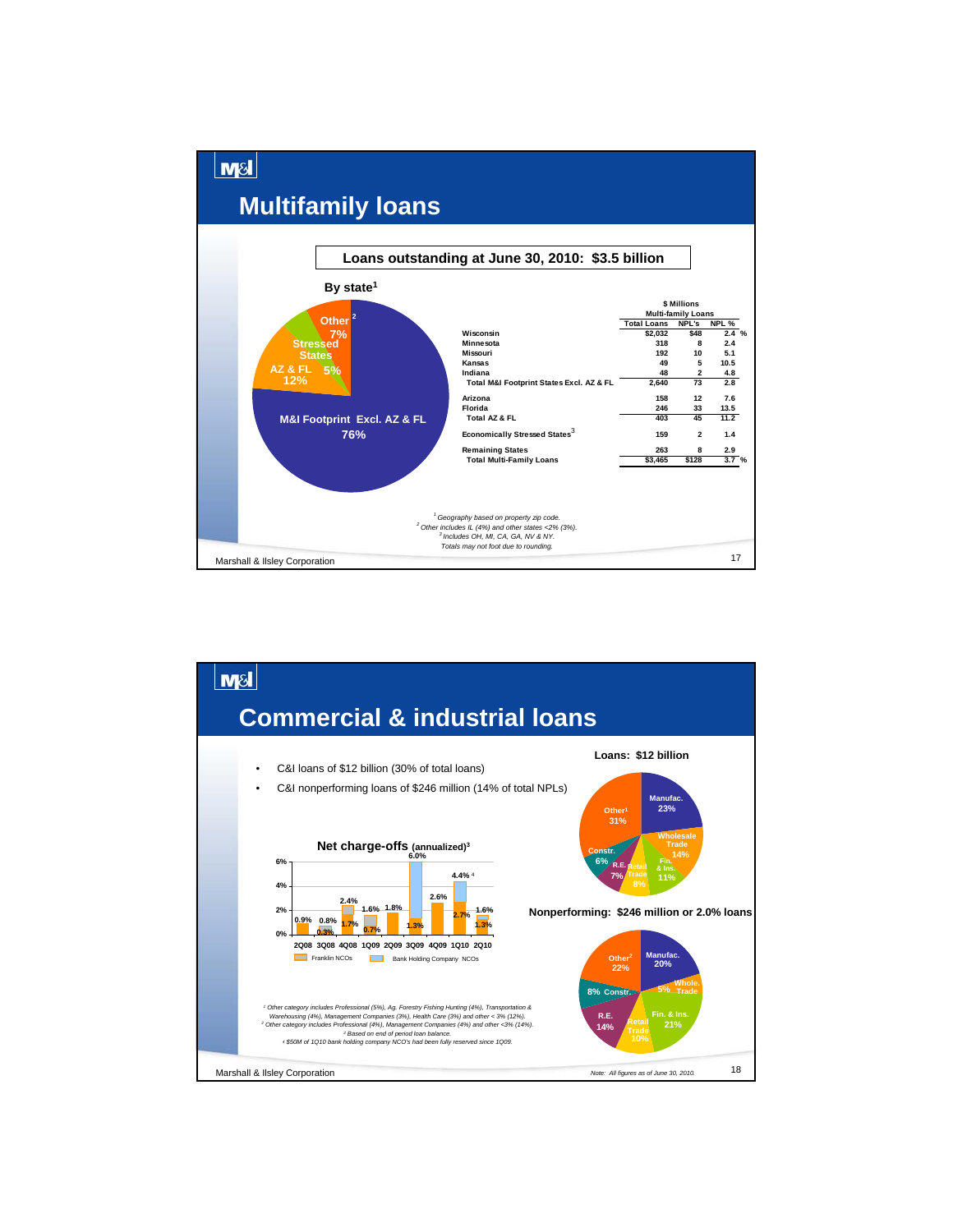

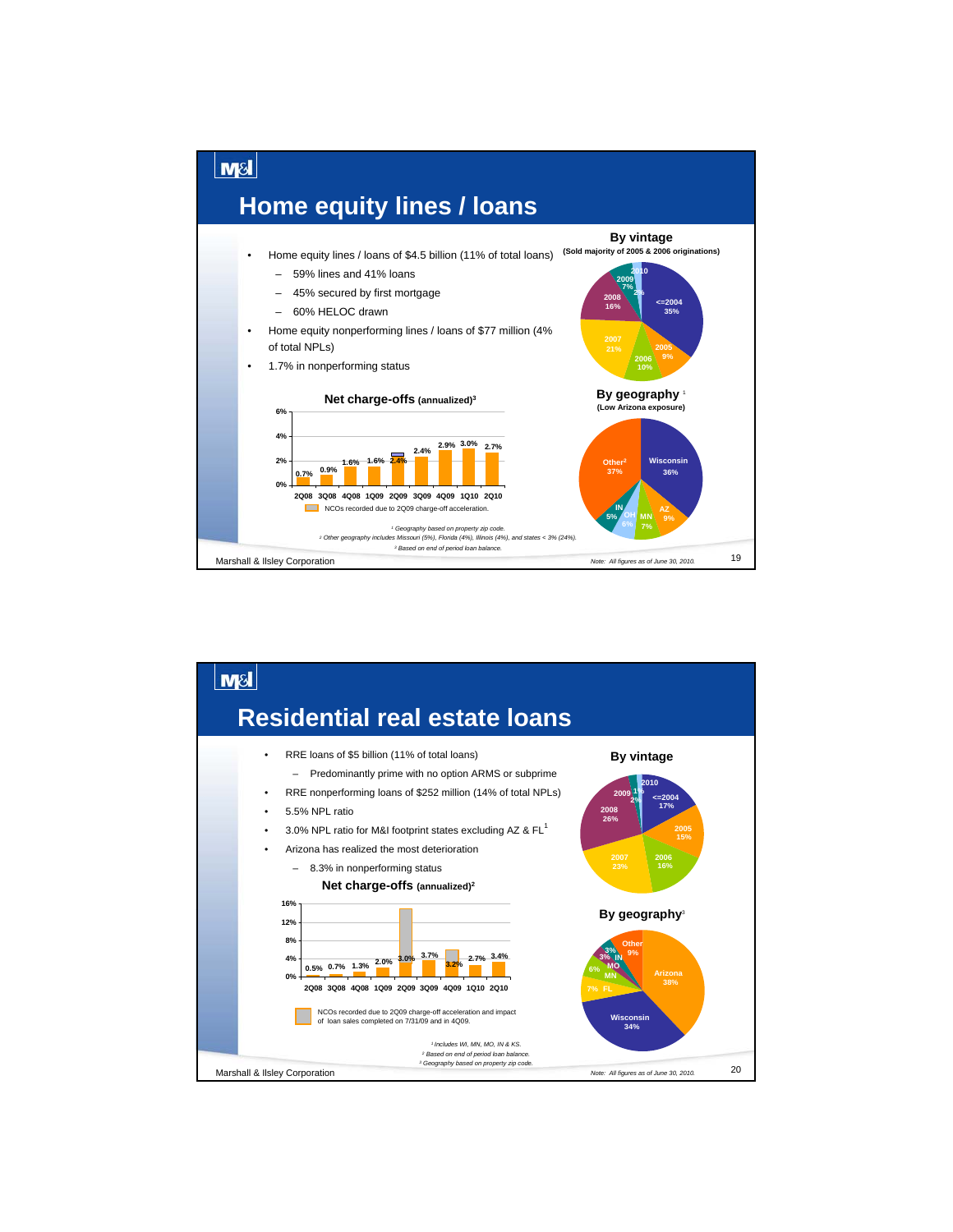

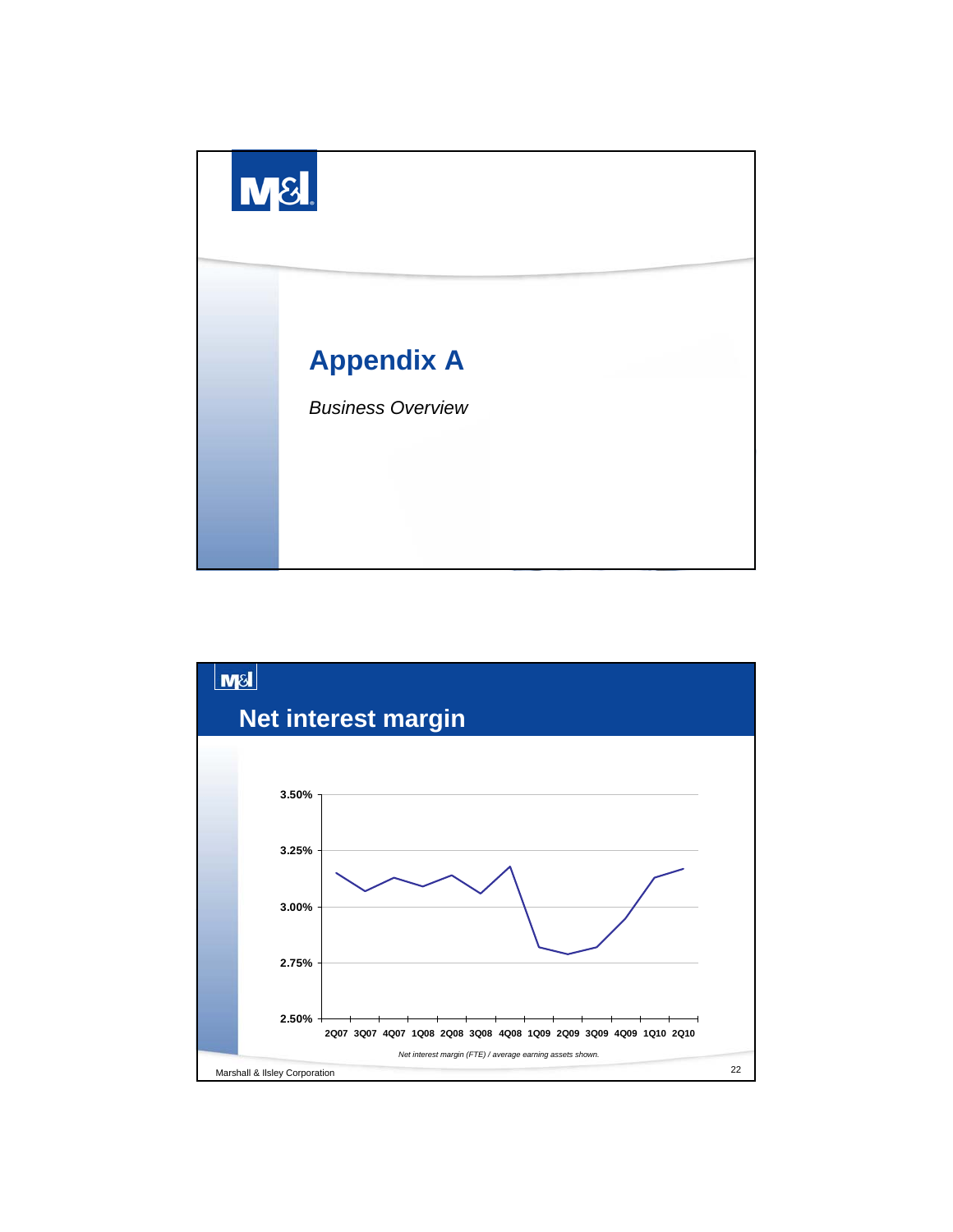

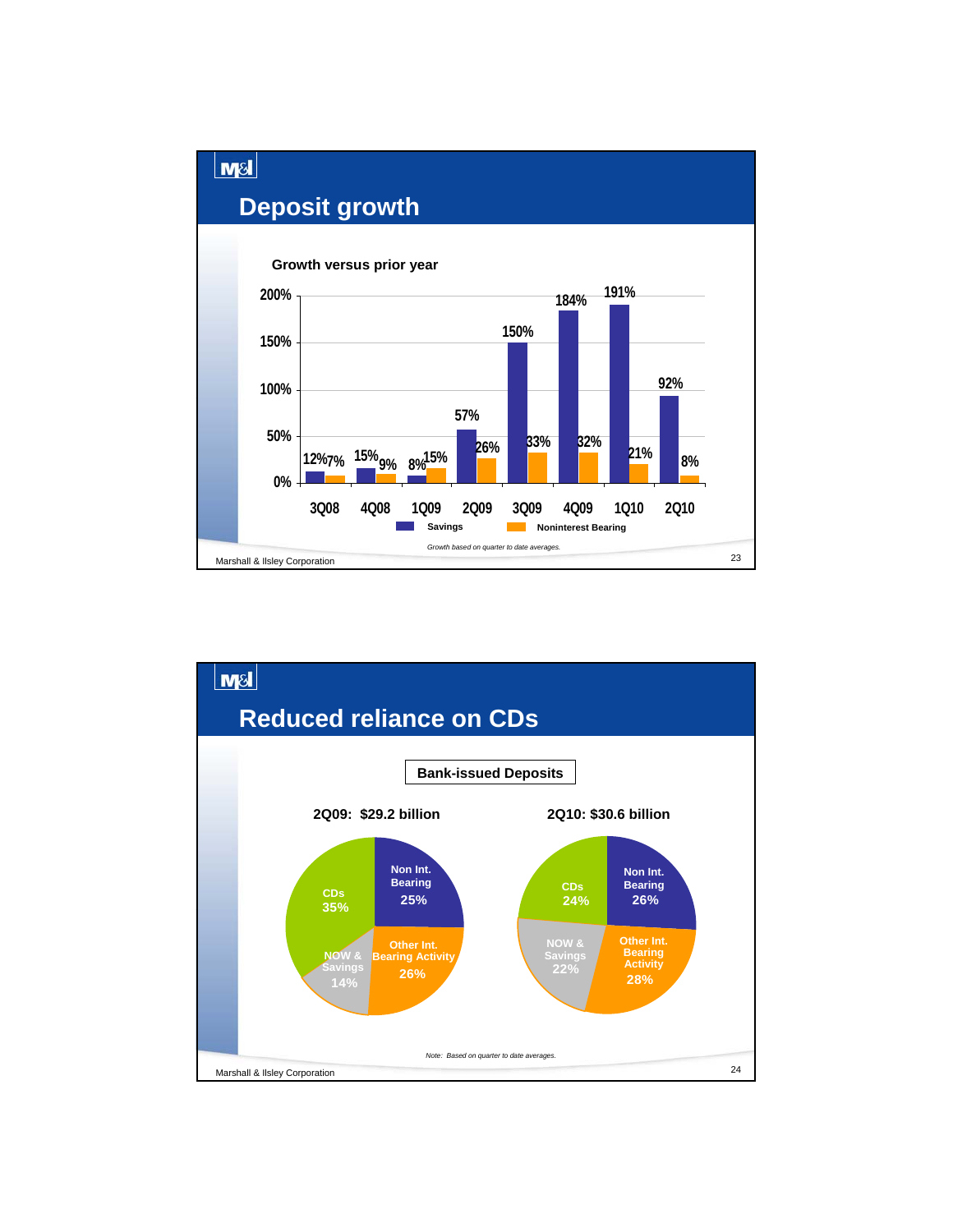

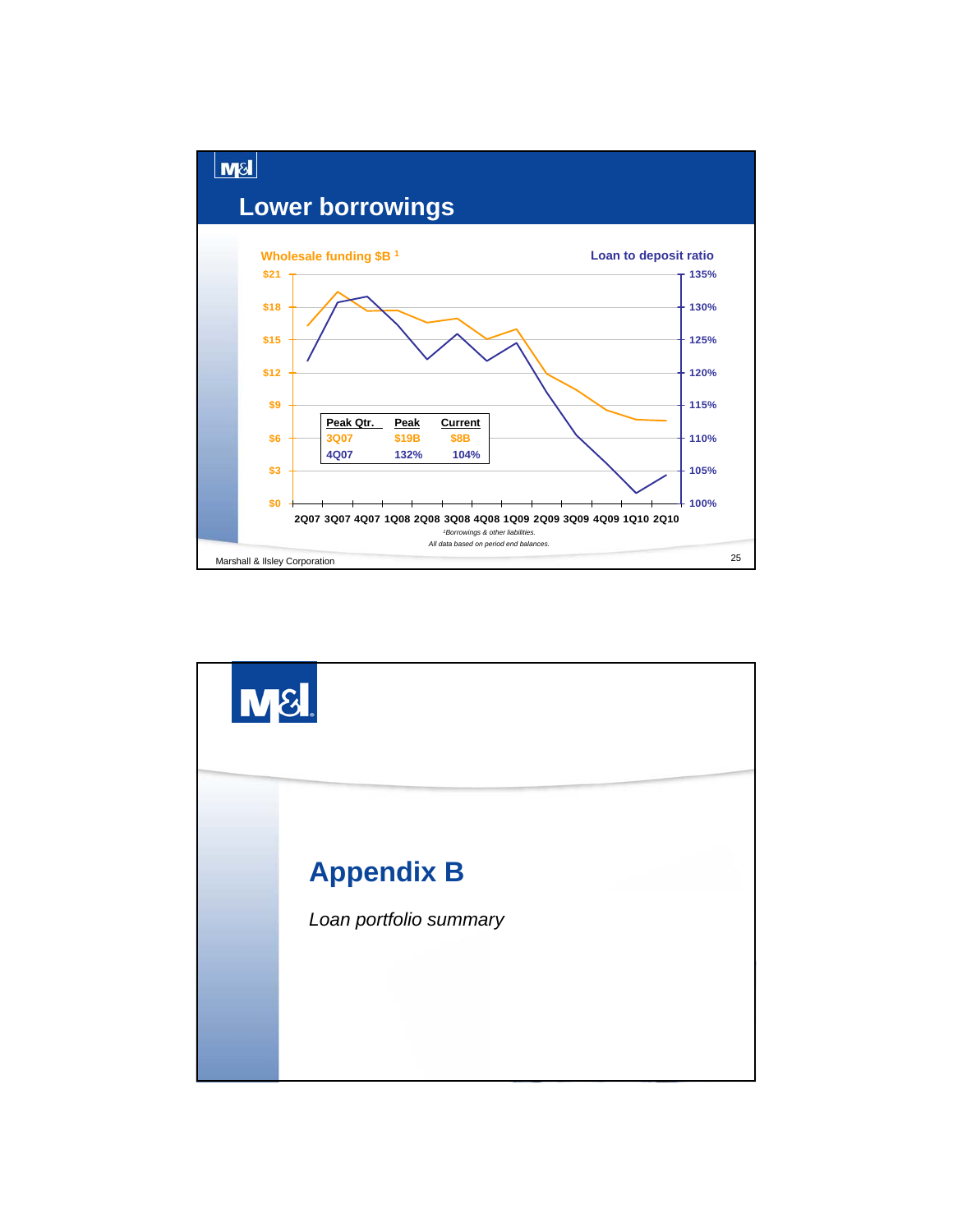

![](_page_13_Figure_1.jpeg)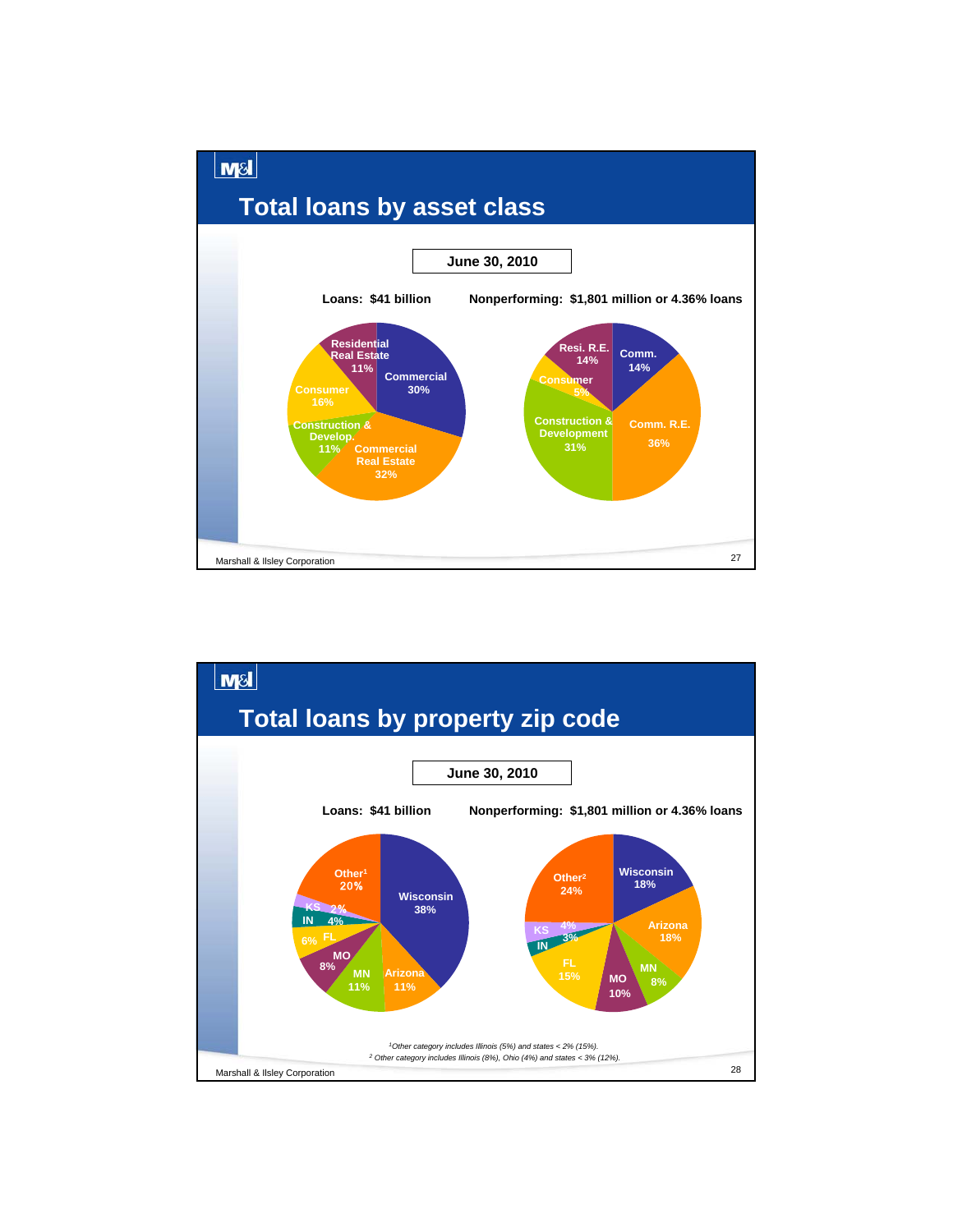![](_page_14_Figure_0.jpeg)

![](_page_14_Figure_1.jpeg)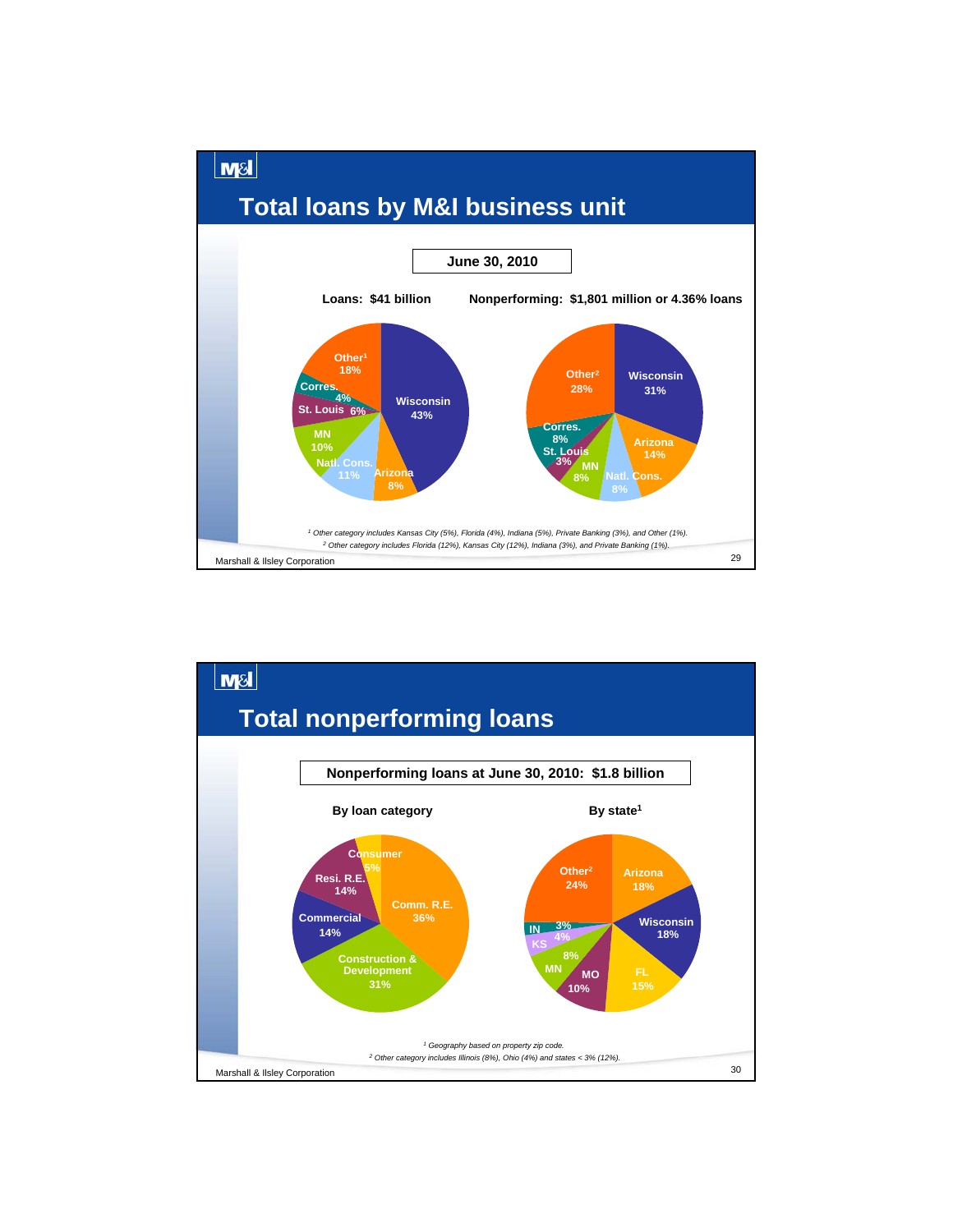![](_page_15_Figure_0.jpeg)

![](_page_15_Figure_1.jpeg)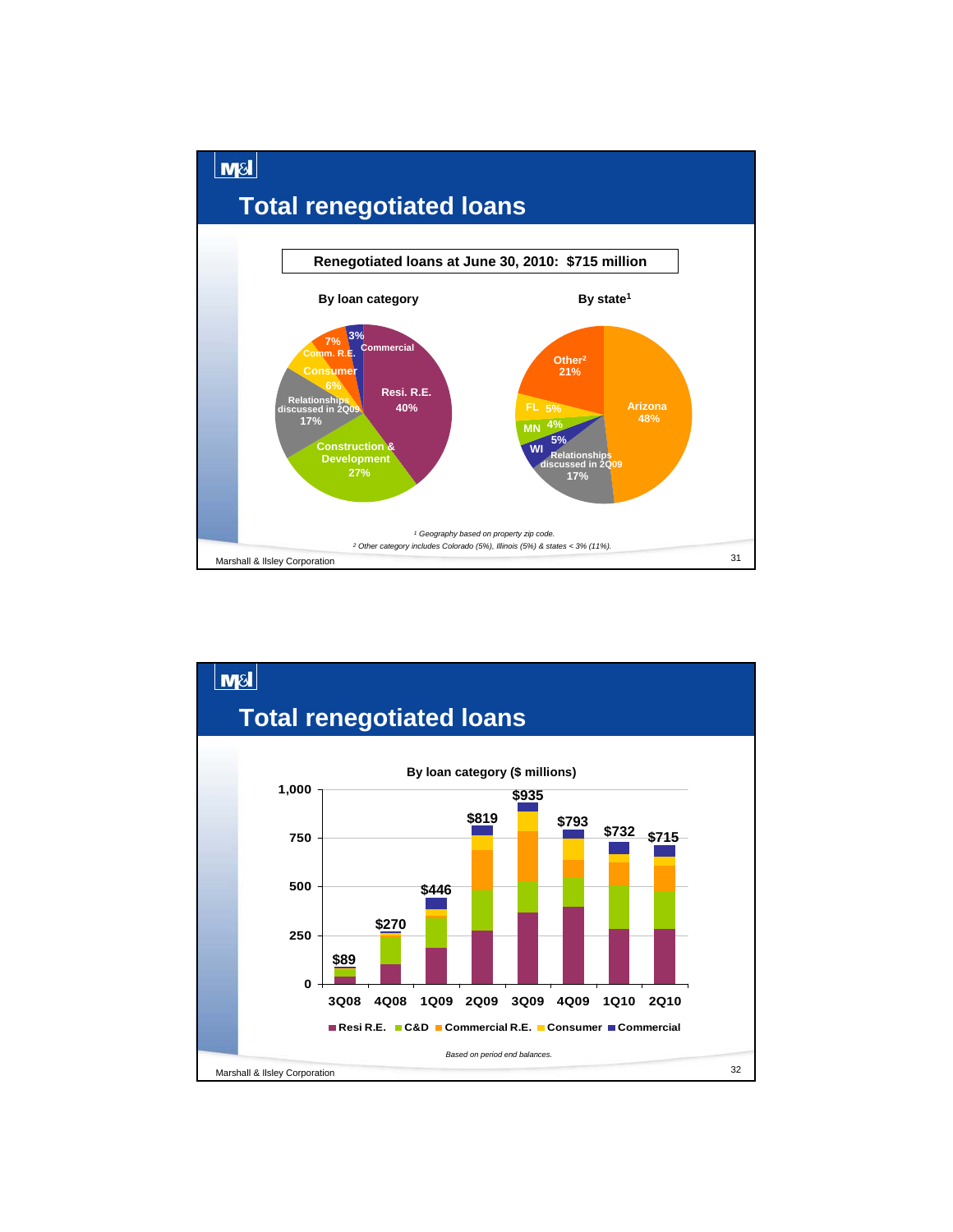![](_page_16_Figure_0.jpeg)

![](_page_16_Picture_1.jpeg)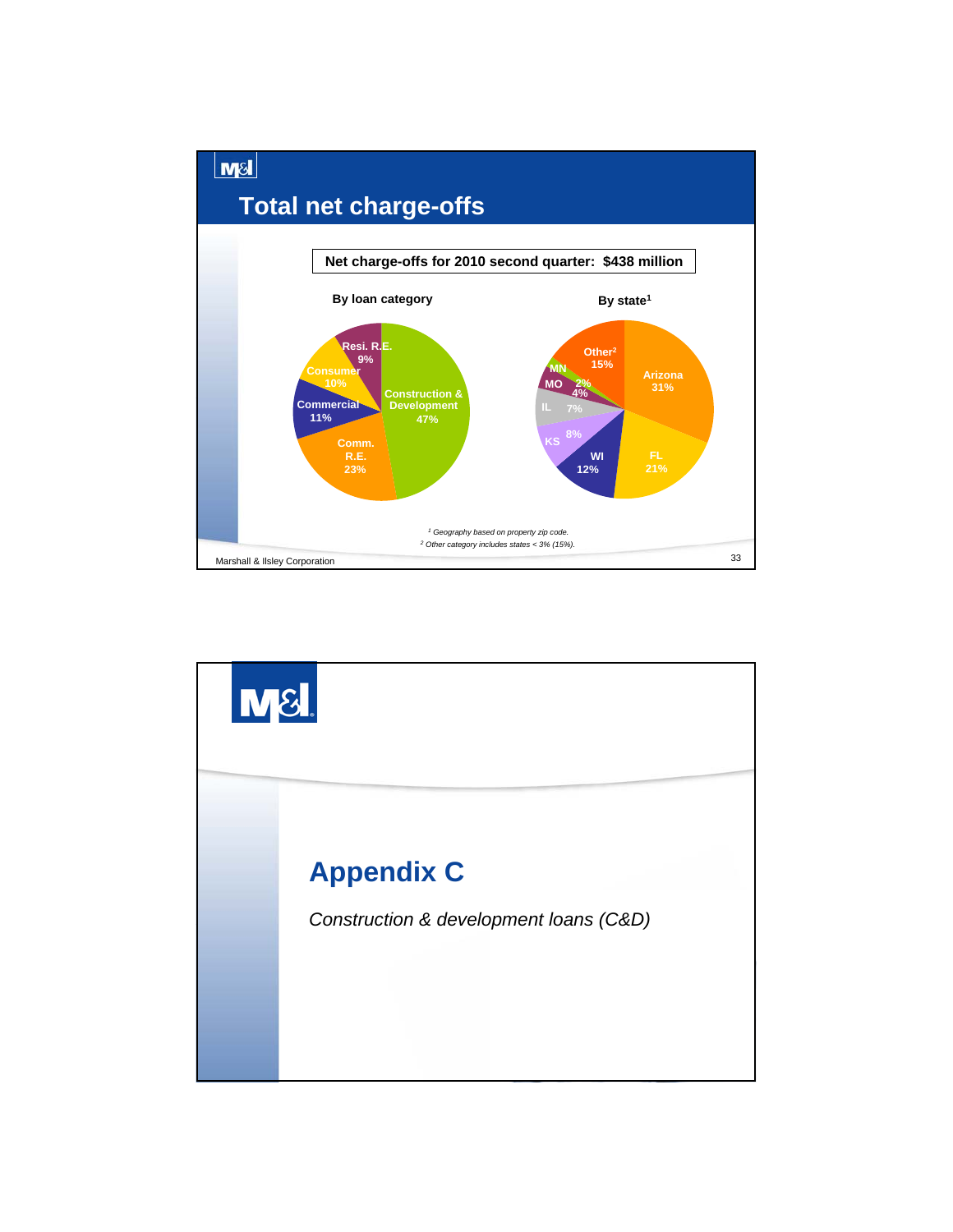![](_page_17_Figure_0.jpeg)

![](_page_17_Figure_1.jpeg)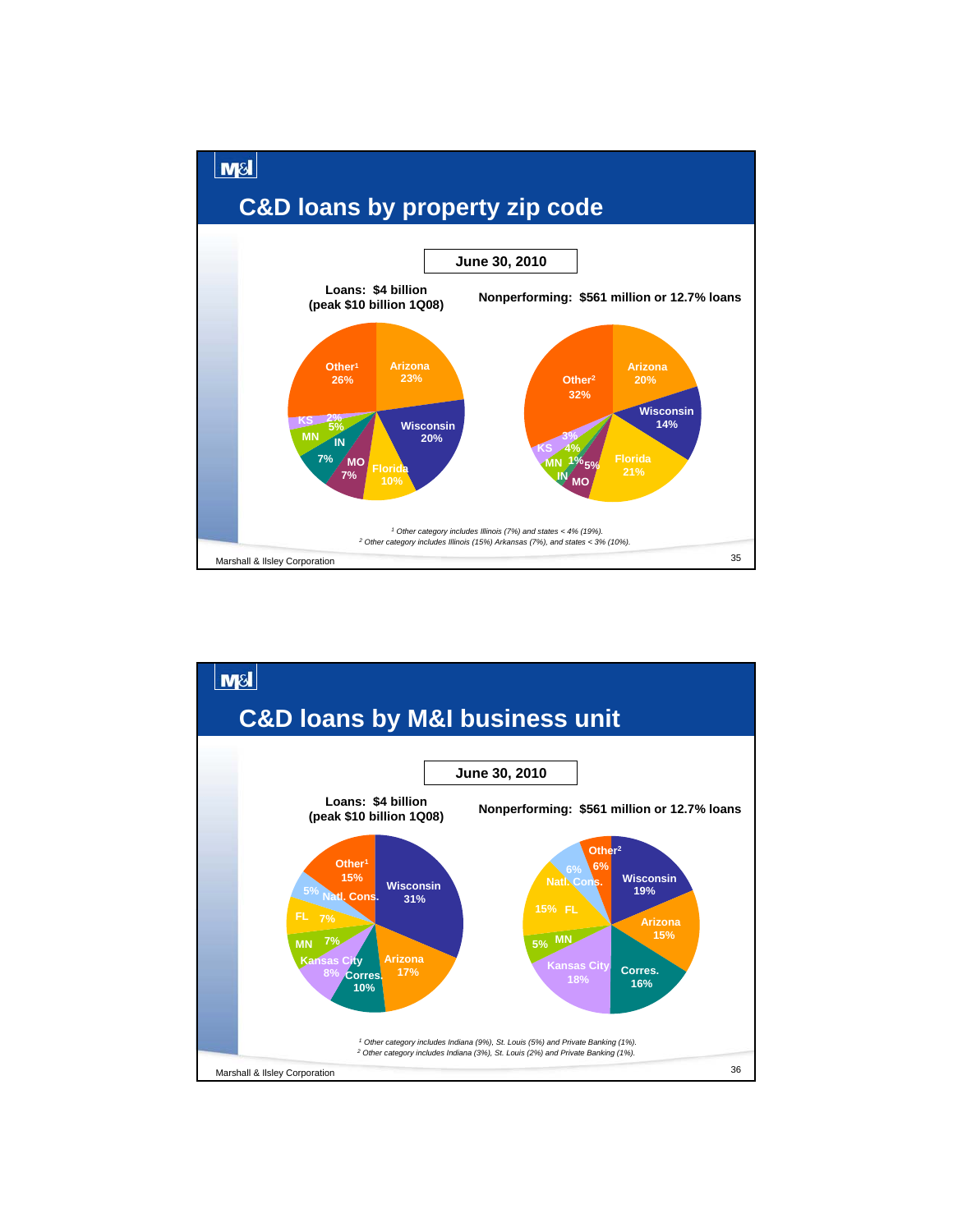![](_page_18_Figure_0.jpeg)

![](_page_18_Figure_1.jpeg)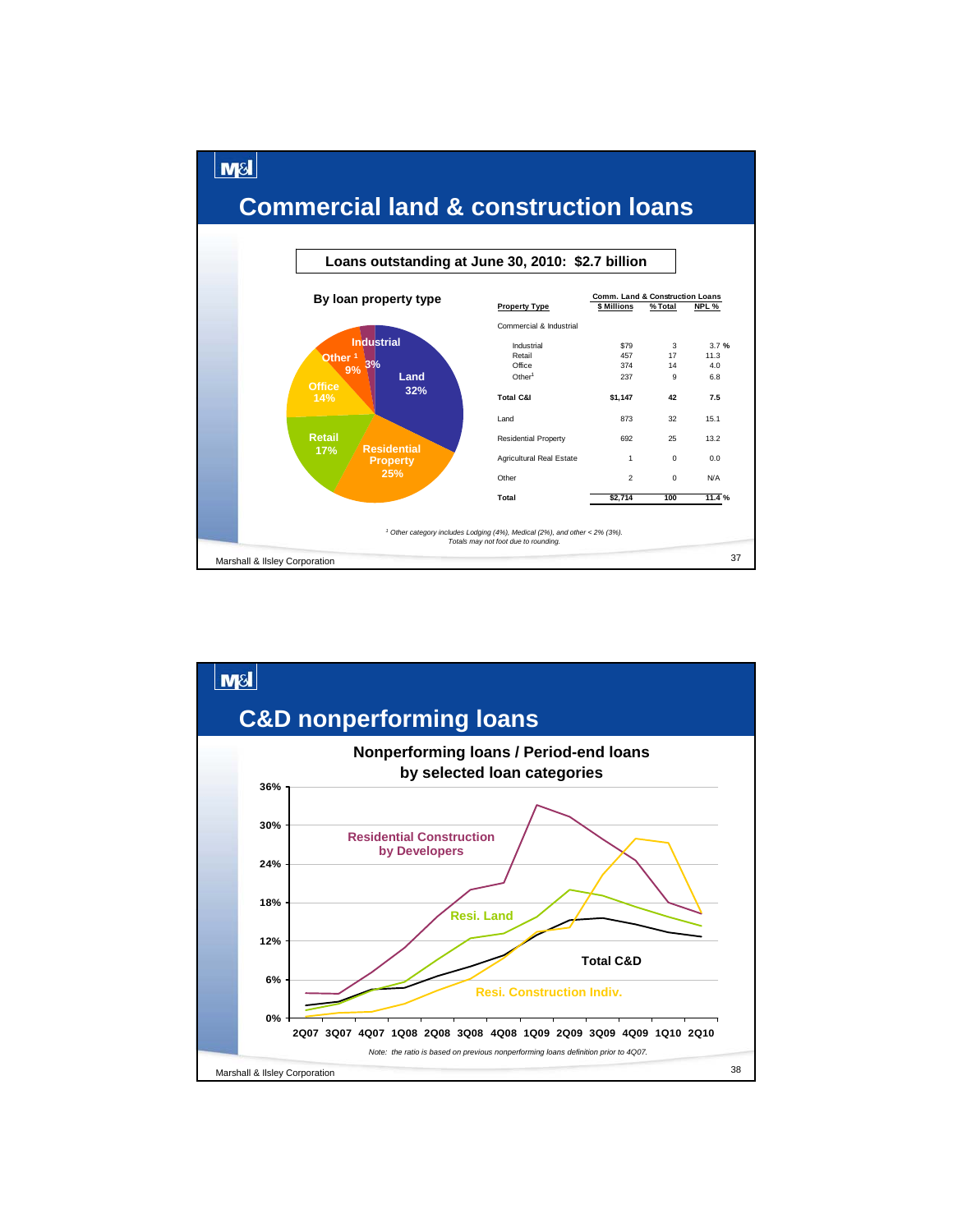![](_page_19_Figure_0.jpeg)

![](_page_19_Figure_1.jpeg)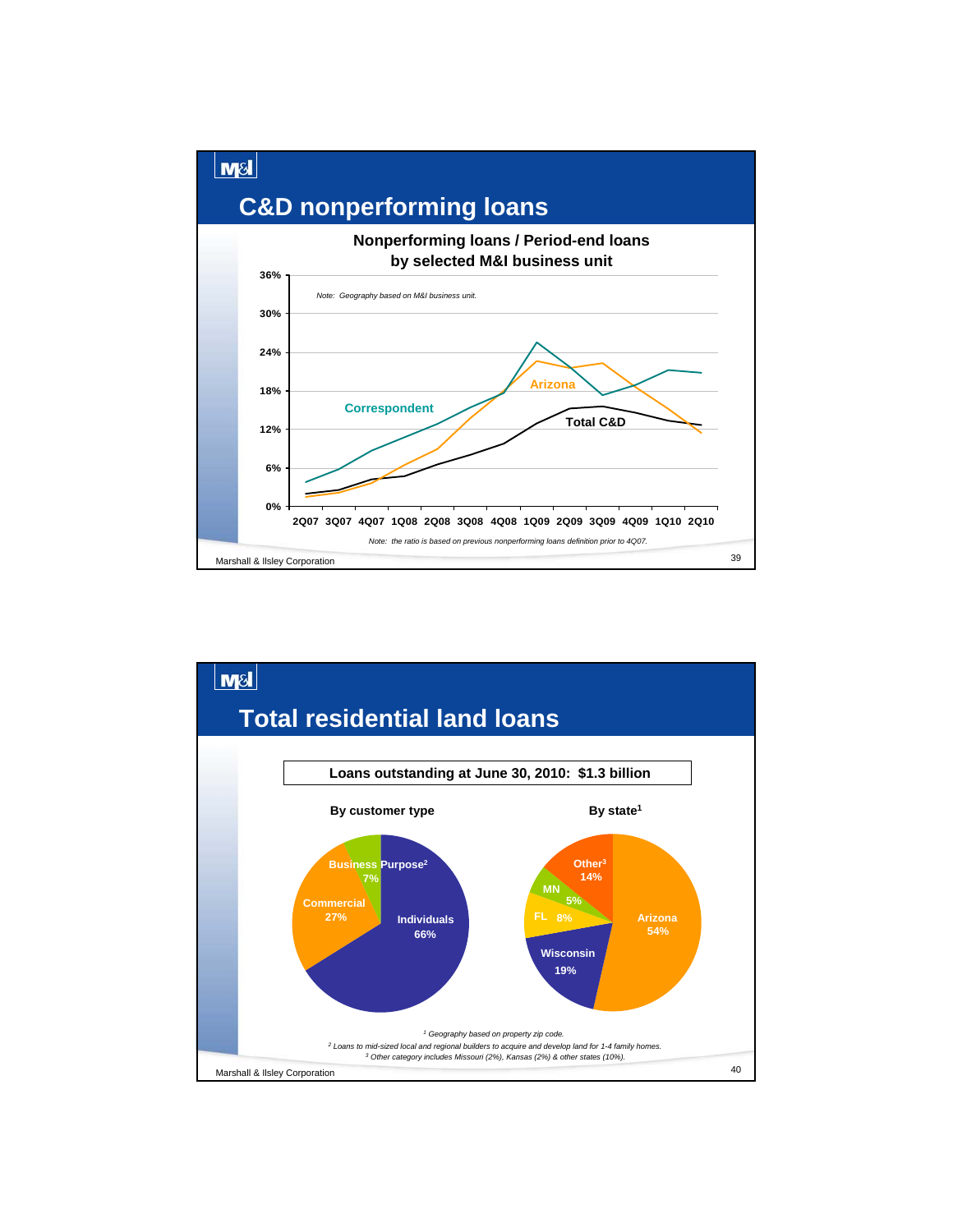![](_page_20_Figure_0.jpeg)

![](_page_20_Figure_1.jpeg)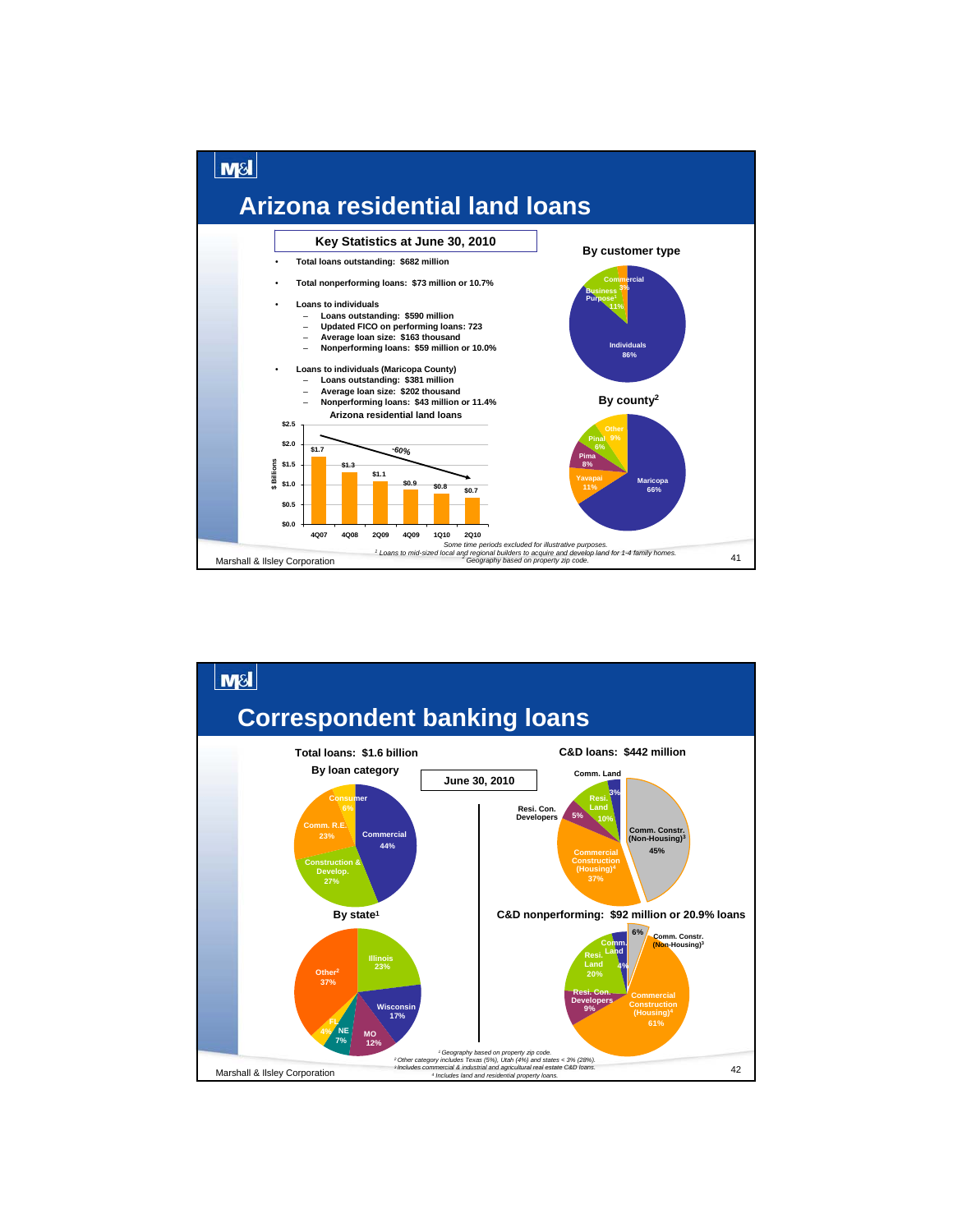![](_page_21_Figure_0.jpeg)

#### $M<sub>S</sub>$ **C&D loans – definitions**• Commercial construction – Loans primarily to mid-sized local and regional companies to construct a variety of commercial projects, including farmland, industrial, multi-family, office, retail, single-family and condominiums. • Commercial land – Loans primarily to mid-sized local and regional companies to acquire and develop land for a variety of commercial projects, including farmland, industrial, multi-family, office, retail, single-family, and condominiums. • Residential construction by individuals – Loans to individuals to construct 1-4 family homes. • Residential land – Loans primarily to individuals and mid-sized local and regional builders to acquire and develop land for 1-4 family homes. Residential construction by developers - Loans primarily to mid-sized local and regional builders to construct 1-4 family homes in residential subdivisions. 44 Marshall & Ilsley Corporation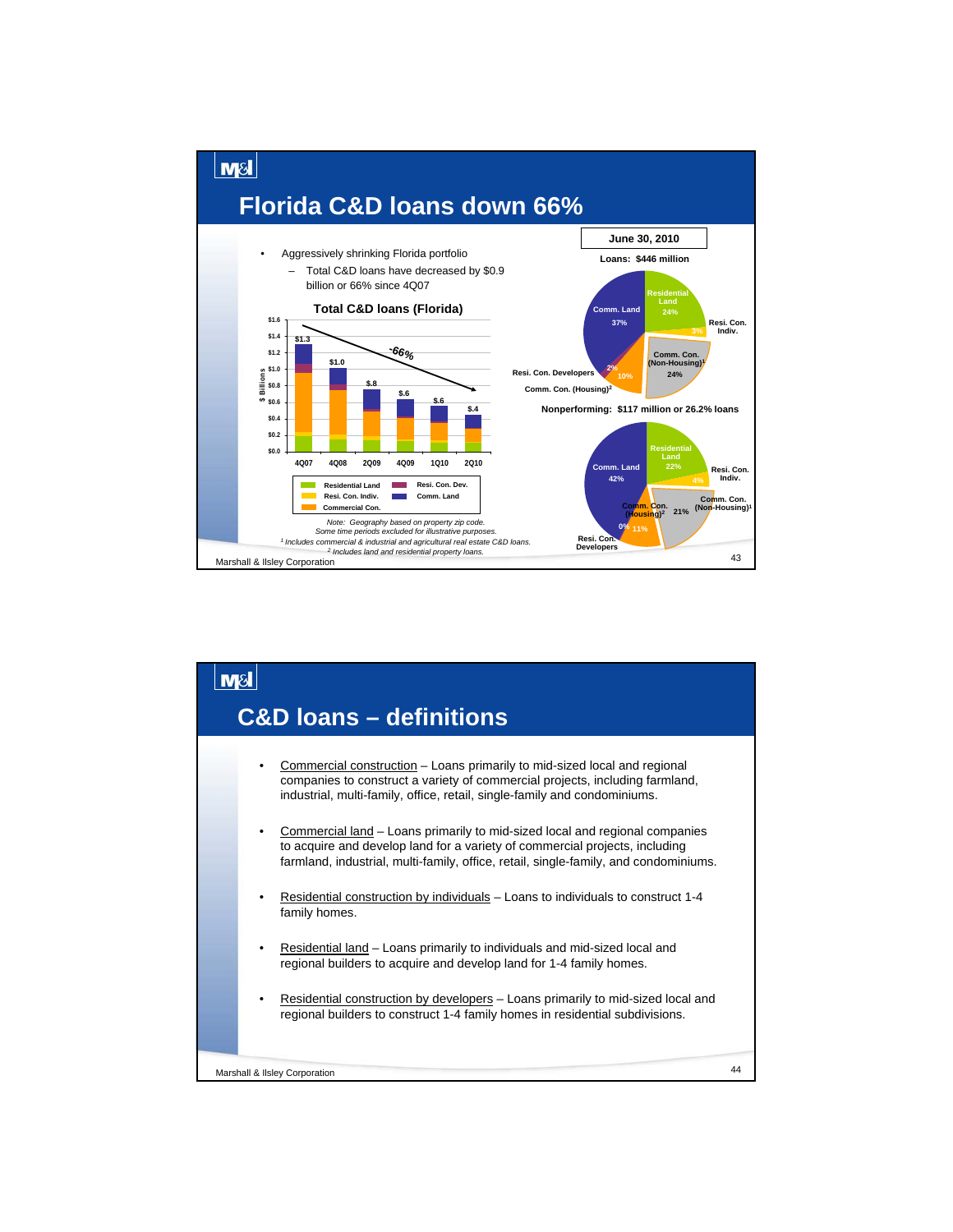![](_page_22_Picture_0.jpeg)

![](_page_22_Figure_1.jpeg)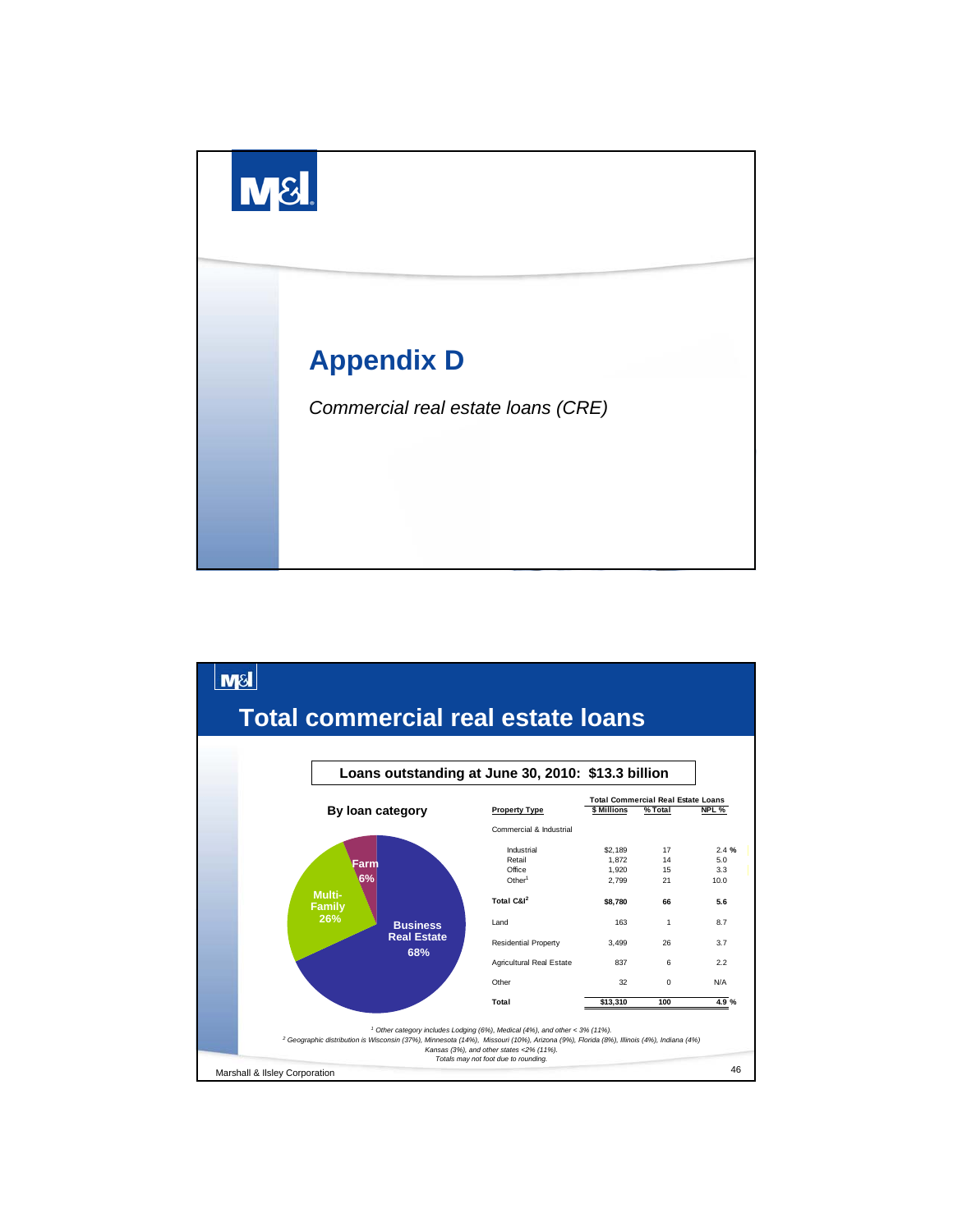![](_page_23_Figure_0.jpeg)

![](_page_23_Picture_1.jpeg)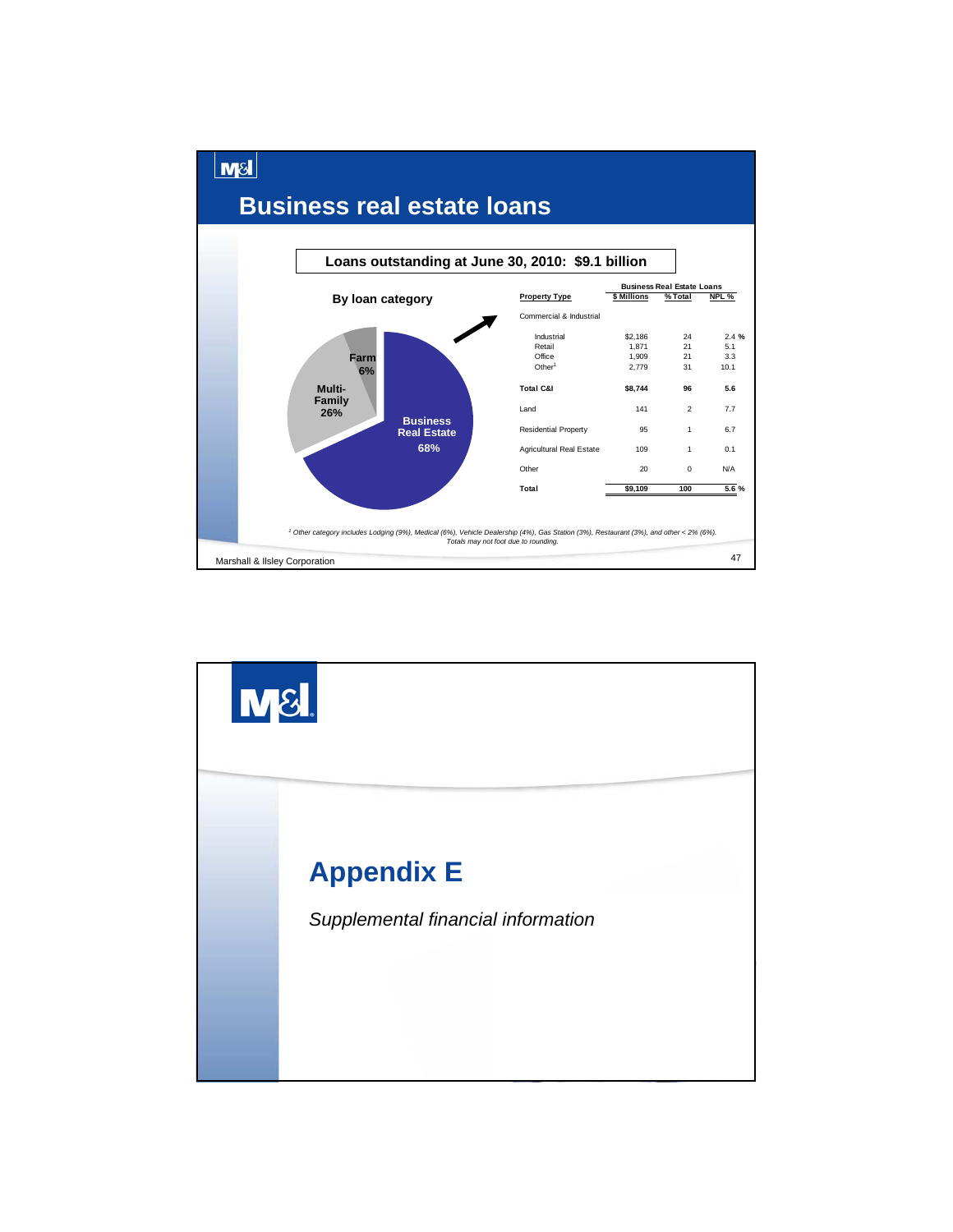# **Loan portfolio statistics**

 $\boxed{\text{M8}}$ 

| <b>Total Loans</b>                              | 2Q08        | 3Q08     | 4Q08     | 1Q09     | 2Q09     | 3Q09     | 4Q09     | 1Q10     | <b>2Q10</b> |
|-------------------------------------------------|-------------|----------|----------|----------|----------|----------|----------|----------|-------------|
| Period-end loans (\$ millions)                  | 50.232.5    | 50,417.2 | 49,984.5 | 49.244.7 | 48.183.1 | 46,106.3 | 44.217.6 | 42.648.8 | 41.317.5    |
| % Total loans                                   | 100.0%      | 100.0%   | 100.0%   | 100.0%   | 100.0%   | 100.0%   | 100.0%   | 100.0%   | 100.0%      |
| 30-89 day delinquency (\$ millions)             | 901.5       | 1,058.0  | 999.6    | 1,695.8  | 1,060.5  | 842.9    | 708.5    | 704.4    | 609.4       |
| 30-89 day delinquency %                         | 1.79%       | 2.10%    | 2.00%    | 3.44%    | 2.20%    | 1.83%    | 1.60%    | 1.65%    | 1.47%       |
| Nonaccrual loans (\$ millions)                  | 1,006.8     | 1,260.6  | 1.527.0  | 2.074.6  | 2.416.1  | 2.250.1  | 2.044.8  | 1.953.8  | 1.801.4     |
| Nonaccrual loans %                              | 2.00%       | 2.50%    | 3.05%    | 4.21%    | 5.01%    | 4.88%    | 4.62%    | 4.58%    | 4.36%       |
| Net charge-offs (\$ millions)                   | 400.7       | 152.3    | 679.8    | 328.0    | 603.3    | 532.7    | 572.3    | 423.4    | 438.3       |
| Net charge-offs % (gtr annualized)              | 3.23%       | 1.21%    | 5.38%    | 2.67%    | 4.95%    | 4.48%    | 5.01%    | 3.94%    | 4.17%       |
| <b>Commercial Loans &amp; Leases</b>            | <b>2Q08</b> | 3Q08     | 4Q08     | 1Q09     | 2Q09     | 3Q09     | 4Q09     | 1Q10     | <b>2Q10</b> |
| Period-end loans (\$ millions)                  | 15.842.0    | 15,710.9 | 15,441.7 | 15,107.8 | 14,792.4 | 13,532.9 | 12,949.9 | 12.315.5 | 12.246.9    |
| % Total loans                                   | 31.5%       | 31.2%    | 30.9%    | 30.7%    | 30.7%    | 29.4%    | 29.3%    | 28.9%    | 29.6%       |
| 30-89 day delinquency (\$ millions)             | 114.7       | 65.3     | 56.1     | 114.7    | 150.8    | 78.4     | 56.9     | 71.7     | 63.6        |
| 30-89 day delinquency %                         | 0.72%       | 0.42%    | 0.36%    | 0.76%    | 1.02%    | 0.58%    | 0.44%    | 0.58%    | 0.52%       |
| Nonaccrual loans (\$ millions)                  | 77.7        | 110.9    | 168.5    | 336.4    | 431.7    | 411.1    | 350.5    | 252.7    | 246.0       |
| Nonaccrual loans %                              | 0.49%       | 0.71%    | 1.09%    | 2.23%    | 2.92%    | 3.04%    | 2.71%    | 2.05%    | 2.01%       |
| Net charge-offs (\$ millions)                   | 35.4        | 29.7     | 93.9     | 60.7     | 66.8     | 205.5    | 86.0     | 134.1    | 49.3        |
| Net charge-offs % (gtr annualized) <sup>1</sup> | 0.90%       | 0.75%    | 2.42%    | 1.63%    | 1.81%    | 6.02%    | 2.64%    | 4.42%    | 1.61%       |
| <sup>1</sup> Ratio based on period-end loans.   |             |          |          |          |          |          |          |          |             |
| Marshall & Ilsley Corporation                   |             |          |          |          |          |          |          |          | 49          |

# $\boxed{\text{M8}}$ **Loan portfolio statistics**

| Period-end loans (\$ millions)                                        |              |               |               |               |                 |               |               | 1Q10          |                                 |
|-----------------------------------------------------------------------|--------------|---------------|---------------|---------------|-----------------|---------------|---------------|---------------|---------------------------------|
|                                                                       | 11.891.1     | 12.114.1      | 12,541.5      | 12,998.9      | 13,938.3        | 13,884.3      | 13.645.9      | 13.532.0      | 13.310.5                        |
| % Total loans                                                         | 23.7%        | 24.0%         | 25.1%         | 26.4%         | 28.9%           | 30.1%         | 30.9%         | 31.7%         | 32.2%                           |
| 30-89 day delinquency (\$ millions)                                   | 123.7        | 131.1         | 129.7         | 537.9         | 277.1           | 138.9         | 135.0         | 159.2         | 114.2                           |
| 30-89 day delinquency %                                               | 1.04%        | 1.08%         | 1.03%         | 4.14%         | 1.99%           | 1.00%         | 0.99%         | 1.18%         | 0.86%                           |
| Nonaccrual loans (\$ millions)                                        | 109.1        | 144.9         | 178.3         | 286.6         | 559.2           | 509.6         | 584.9         | 657.1         | 655.7                           |
| Nonaccrual loans %                                                    | 0.92%        | 1.20%         | 1.42%         | 2.20%         | 4.01%           | 3.67%         | 4.29%         | 4.86%         | 4.93%                           |
| Net charge-offs (\$ millions)                                         | 13.1         | 7.1           | 72.1          | 34.0          | 55.3            | 69.6          | 78.4          | 53.4          | 98.8                            |
| Net charge-offs % (gtr annualized) 3                                  | 0.44%        | 0.23%         | 2.29%         | 1.06%         | 1.59%           | 1.99%         | 2.28%         | 1.60%         | 2.98%                           |
| Residential Real Estate Loans <sup>2</sup>                            | 2Q08         | 3Q08          | 4Q08          | 1Q09          | 2Q09            | 3Q09          | 4Q09          | 1Q10          | <b>2Q10</b>                     |
|                                                                       |              |               |               |               |                 |               |               |               |                                 |
|                                                                       |              |               |               |               |                 |               |               |               |                                 |
|                                                                       | 5.631.5      | 5,674.5       | 5,733.9       | 5.711.0       | 5.464.6         | 5,135.2       | 4.968.9       | 4.823.8       | 4,625.0                         |
| % Total loans                                                         | 11.2%        | 11.3%         | 11.5%         | 11.6%         | 11.3%           | 11.1%         | 11.2%         | 11.3%         |                                 |
| Period-end loans (\$ millions)<br>30-89 day delinquency (\$ millions) | 142.5        | 165.8         | 235.4         | 256.5         | 207.9           | 186.3         | 193.2         | 170.8         |                                 |
| 30-89 day delinquency %                                               | 2.53%        | 2.92%         | 4.11%         | 4.49%         | 3.80%           | 3.63%         | 3.89%         | 3.54%         | 11.2%<br>176.4<br>3.81%         |
| Nonaccrual loans (\$ millions)                                        | 114.1        | 159.1         | 221.8         | 291.9         | 285.7           | 236.8         | 206.1         | 269.6         |                                 |
| Nonaccrual loans %                                                    | 2.03%        | 2.80%         | 3.87%         | 5.11%         | 5.23%           | 4.61%         | 4.15%         | 5.59%         |                                 |
| Net charge-offs (\$ millions)<br>Net charge-offs % (gtr annualized) 3 | 6.4<br>0.46% | 10.0<br>0.70% | 18.9<br>1.31% | 27.8<br>1.97% | 204.5<br>15.01% | 47.2<br>3.65% | 75.3<br>6.01% | 32.4<br>2.73% | 252.3<br>5.45%<br>39.0<br>3.38% |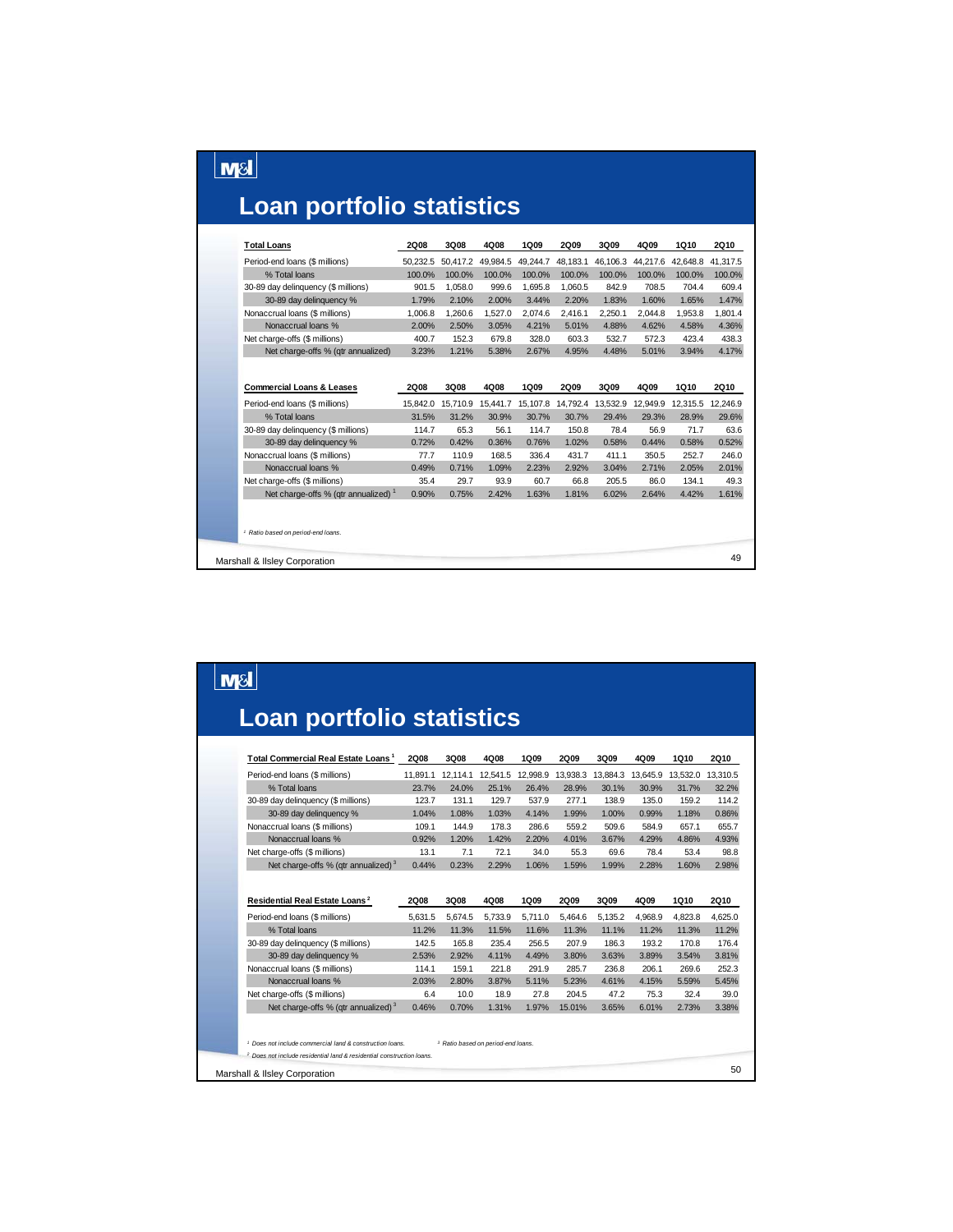# **Loan portfolio statistics**

 $\boxed{\text{MSI}}$ 

 $\boxed{\text{M8}}$ 

| <b>Total Construction and</b><br>Development Loans <sup>1</sup> | 2Q08        | 3Q08    | 4Q08    | 1Q09    | <b>2Q09</b> | 3Q09    | 4Q09    | 1Q10    | <b>2Q10</b> |
|-----------------------------------------------------------------|-------------|---------|---------|---------|-------------|---------|---------|---------|-------------|
|                                                                 |             |         |         |         |             |         |         |         |             |
| Period-end loans (\$ millions)                                  | 9,968.9     | 9,759.7 | 9,043.3 | 8,251.4 | 6,829.3     | 6,314.2 | 5,538.9 | 5,105.6 | 4,418.5     |
| % Total loans                                                   | 19.8%       | 19.4%   | 18.1%   | 16.8%   | 14.2%       | 13.7%   | 12.5%   | 12.0%   | 10.7%       |
| 30-89 day delinquency (\$ millions)                             | 438.7       | 593.2   | 470.6   | 685.0   | 322.9       | 330.8   | 228.1   | 218.0   | 155.4       |
| 30-89 day delinquency %                                         | 4.40%       | 6.08%   | 5.20%   | 8.30%   | 4.73%       | 5.24%   | 4.12%   | 4.27%   | 3.52%       |
| Nonaccrual loans (\$ millions)                                  | 650.6       | 782.8   | 882.0   | 1,070.6 | 1,043.4     | 984.5   | 807.5   | 681.5   | 561.0       |
| Nonaccrual loans %                                              | 6.53%       | 8.02%   | 9.75%   | 12.97%  | 15.28%      | 15.59%  | 14.58%  | 13.35%  | 12.70%      |
| Net charge-offs (\$ millions)                                   | 330.8       | 89.1    | 461.7   | 176.4   | 235.3       | 171.5   | 270.3   | 159.7   | 207.5       |
| Net charge-offs % (gtr annualized) $2$                          | 13.34%      | 3.63%   | 20.31%  | 8.67%   | 13.82%      | 10.77%  | 19.36%  | 12.68%  | 18.84%      |
| Home Equity Loans & Lines                                       | <b>2Q08</b> | 3Q08    | 4Q08    | 1Q09    | <b>2Q09</b> | 3Q09    | 4Q09    | 1Q10    | <b>2Q10</b> |
| Period-end loans (\$ millions)                                  | 4,991.5     | 5,053.1 | 5,082.0 | 5,025.1 | 4,911.5     | 4,812.6 | 4,714.6 | 4,590.1 | 4,487.4     |
| % Total loans                                                   | 9.9%        | 10.0%   | 10.2%   | 10.2%   | 10.2%       | 10.4%   | 10.7%   | 10.8%   | 10.9%       |
| 30-89 day delinquency (\$ millions)                             | 72.9        | 84.7    | 96.7    | 85.9    | 92.4        | 92.1    | 75.5    | 71.8    | 88.7        |
| 30-89 day delinquency %                                         | 1.46%       | 1.68%   | 1.90%   | 1.71%   | 1.88%       | 1.91%   | 1.60%   | 1.56%   | 1.98%       |
| Nonaccrual loans (\$ millions)                                  | 51.2        | 59.3    | 67.3    | 83.5    | 86.4        | 94.5    | 84.9    | 80.0    | 77.0        |
| Nonaccrual loans %                                              | 1.03%       | 1.17%   | 1.32%   | 1.66%   | 1.76%       | 1.96%   | 1.80%   | 1.74%   | 1.72%       |
| Net charge-offs (\$ millions)                                   | 8.0         | 10.8    | 20.4    | 19.4    | 33.4        | 29.2    | 34.6    | 34.1    | 30.3        |
| Net charge-offs % (gtr annualized) $2$                          | 0.65%       | 0.85%   | 1.59%   | 1.56%   | 2.73%       | 2.40%   | 2.91%   | 3.02%   | 2.71%       |
|                                                                 |             |         |         |         |             |         |         |         |             |
| <sup>1</sup> Includes commercial land & construction loans.     |             |         |         |         |             |         |         |         |             |
| <sup>2</sup> Ratio based on period-end loans.                   |             |         |         |         |             |         |         |         |             |
| Marshall & Ilsley Corporation                                   |             |         |         |         |             |         |         |         | 51          |

# **Adjusted reserve coverage calculation**

| Reconciliation - Period End Balances Millions \$                                                                                      |         | 2010    |         |         |         |         |         | 2009    |         |         |         |         |
|---------------------------------------------------------------------------------------------------------------------------------------|---------|---------|---------|---------|---------|---------|---------|---------|---------|---------|---------|---------|
| Coverage Ratio Components                                                                                                             | 2nd Qtr | % Total | 1st Qtr | % Total | 4th Otr | % Total | 3rd Otr | % Total | 2nd Otr | % Total | 1st Qtr | % Total |
| Reserve for Loans & Lease Losses                                                                                                      | \$1,517 | 100%    | \$1,515 | 100%    | \$1,481 | 100%    | \$1,414 | 100%    | \$1,368 | 100%    | \$1,352 | 100%    |
| Less Reserve for Specifically Analyzed Nonperforming Loans (1)                                                                        | 234     | 15%     | 228     | 15%     | 262     | 18%     | 245     | 17%     | 215     | 16%     | 159     | 12%     |
| Less Reserve for Renegotiated Loans                                                                                                   | 133     | 9%      | 132     | 9%      | 121     | 8%      | 124     | 9%      | 109     | 8%      | 64      | 5%      |
| Adjusted Reserve for Loans & Lease Losses                                                                                             | \$1,150 | 76%     | \$1,155 | 76%     | \$1,098 | 74%     | \$1,045 | 74%     | \$1,044 | 76%     | \$1,129 | 84%     |
| Total Nonperforming Loans & Leases                                                                                                    | \$1,801 | 100%    | \$1,954 | 100%    | \$2.045 | 100%    | \$2,250 | 100%    | \$2,416 | 100%    | \$2.075 | 100%    |
| Less Specifically Analyzed Nonperforming Loans                                                                                        | 1.235   | 69%     | 1,321   | 68%     | 1.417   | 69%     | 1.550   | 69%     | 1.724   | 71%     | 1.240   | 60%     |
| Adjusted Total Nonperforming Loans & Leases                                                                                           | \$566   | 31%     | \$633   | 32%     | \$628   | 31%     | \$700   | 31%     | \$692   | 29%     | \$835   | 40%     |
| Coverage Ratio<br>Reserve for Loans & Lease Losses /                                                                                  |         |         |         |         |         |         |         |         |         |         |         |         |
| Total Nonperforming Loans & Leases (Excluding Held for Sale)                                                                          | 88%     |         | 80%     |         | 75%     |         | 67%     |         | 62%     |         | 69%     |         |
| Adjusted Reserve for Loans & Lease Losses / Adjusted Total<br>Nonperforming Loans & Leases (Including Held for Sale)                  | 203%    |         | 182%    |         | 175%    |         | 149%    |         | 151%    |         | 135%    |         |
| (1) In addition, partial charge-offs have been taken against the specifically analyzed loans.<br>Totals may not foot due to rounding. |         |         |         |         |         |         |         |         |         |         |         |         |
|                                                                                                                                       |         |         |         |         |         |         |         |         |         |         |         |         |
|                                                                                                                                       |         |         |         |         |         |         |         |         |         |         |         |         |
|                                                                                                                                       |         |         |         |         |         |         |         |         |         |         |         |         |